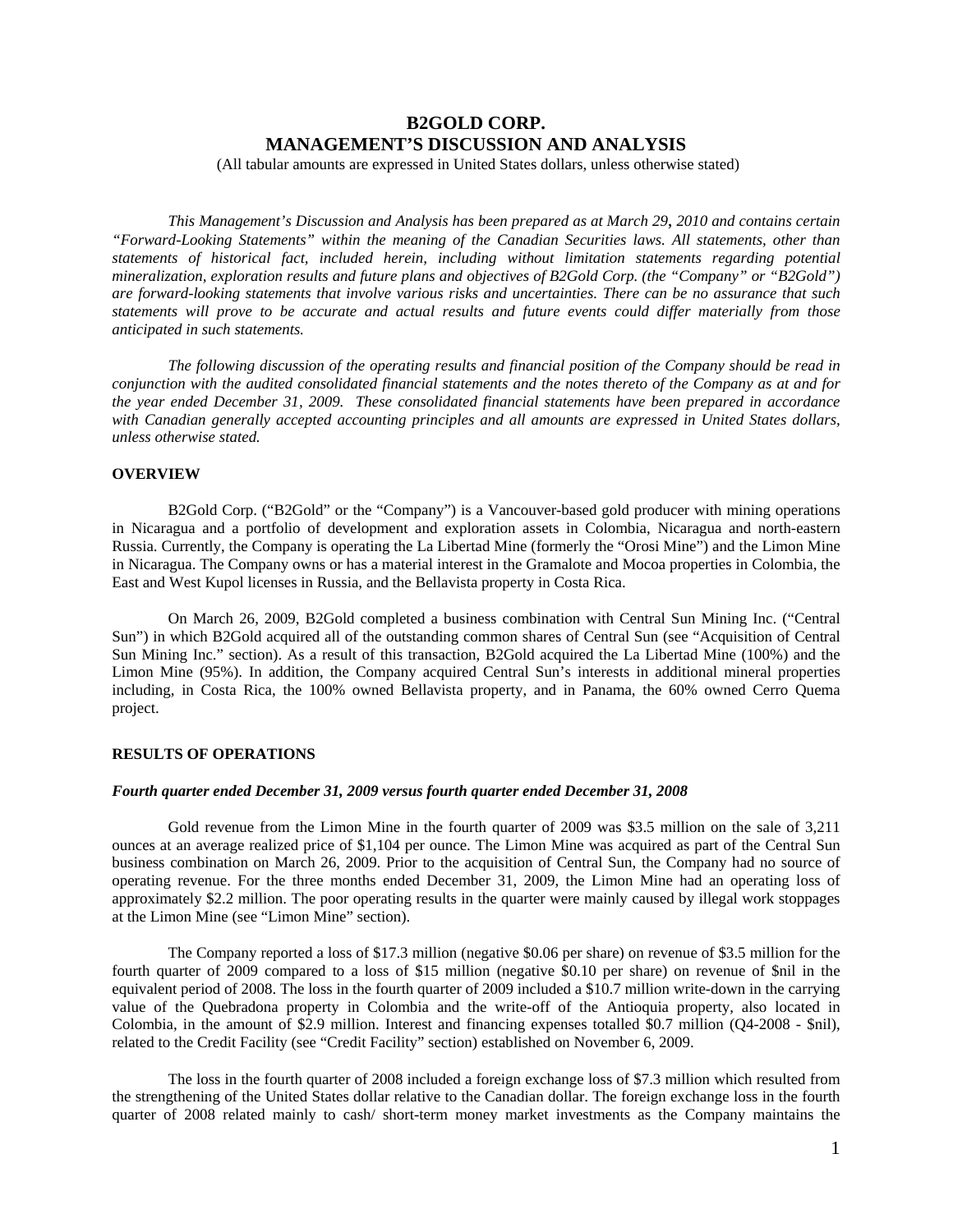majority of its cash/ short-term money market investments in Canadian dollars. In the fourth quarter of 2008, the Company wrote-off resource property costs in the amount of \$5.9 million, of which \$4.9 million related to its interest in the Miraflores property in Colombia.

On August 4, 2009, the Company granted approximately 10 million incentive stock options with an exercise price of Cdn.\$0.80 per option to non-executive directors, non-executive officers, employees and consultants of the Company. These stock options have a term of five years and expire on August 3, 2014. One-third of these options vested on August 4, 2009, another one-third will vest on February 4, 2010 and the remainder will vest on August 4, 2010. It is the Company's policy to not grant stock options to executive directors and officers. The estimated fair value of these options totalling \$5 million is being recognized over the vesting period. The fair value was estimated at \$0.50 per option at the grant date using the Black-Scholes option pricing model based on a risk-free annual interest rate of approximately 2.66%, an expected life of five years, an expected volatility of 86.7%, and a dividend yield rate of nil.

### *Summary of Unaudited Quarterly Results:*

|                                               | $\Omega$ 4    | Q3            | $\Omega$      | $\Omega$                 | Q <sub>4</sub> | Q3            | $\Omega$      | $\Omega$ 1    |
|-----------------------------------------------|---------------|---------------|---------------|--------------------------|----------------|---------------|---------------|---------------|
|                                               | 2009          | 2009          | 2009          | 2009                     | 2008           | 2008          | 2008          | 2008          |
|                                               | \$<br>(000's) | \$<br>(000's) | \$<br>(000's) | \$<br>(000's)            | \$<br>(000's)  | \$<br>(000's) | \$<br>(000's) | \$<br>(000's) |
| Gold revenue                                  | 3,544         | 9,243         | 7,851         |                          |                |               |               |               |
| Mine operating income/ (loss)                 | (2,189)       | 711           | (717)         | $\overline{\phantom{a}}$ |                |               |               |               |
| Loss and comprehensive loss<br>for the period | 17,254        | 1,964         | 2,843         | 5,727                    | 14,987         | 4,547         | 2,114         | 8,347         |
| Loss per share – basic and<br>diluted         | 0.06          | 0.01          | 0.01          | 0.04                     | 0.10           | 0.03          | 0.01          | 0.07          |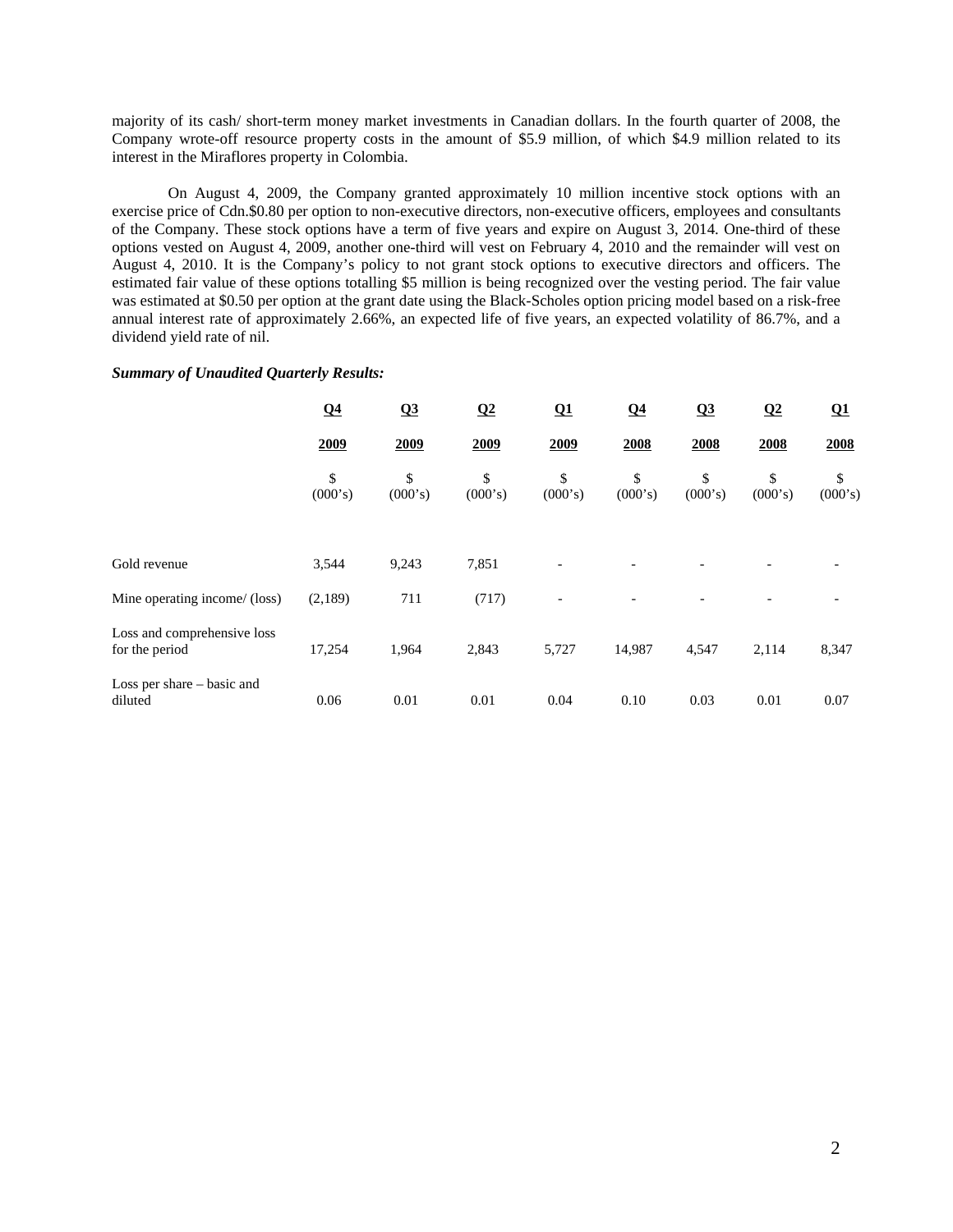|                                    | For the<br>year ended<br>Dec. 31, 2009 | For the<br>year ended<br>Dec. 31, 2008 | For the period from<br>inception<br>(an Nov. 30, 2006)<br>to<br>Dec. 31, 2007 |
|------------------------------------|----------------------------------------|----------------------------------------|-------------------------------------------------------------------------------|
|                                    | \$<br>(000's)                          | \$<br>(000's)                          | \$<br>(000's)                                                                 |
| Gold revenue                       | 20,638                                 |                                        |                                                                               |
| Mine operating income/ (loss)      | 2,195                                  |                                        |                                                                               |
| Loss and comprehensive loss        | 27,788                                 | 29,995                                 | 4,196                                                                         |
| Loss per share – basic and diluted | 0.12                                   | 0.21                                   | 0.13                                                                          |
| Total assets                       | 247,354                                | 152,223                                | 130,640                                                                       |
| Total long-term liabilities        | 35,921                                 | 11,918                                 | 3,056                                                                         |

### *Selected Annual Financial Information (extracted from audited financial statements):*

In 2009, the Company reported a loss of \$27.8 million (negative \$0.12 per share) on revenue of \$20.6 million compared to a loss of \$30 million (negative \$0.21 per share) on revenue of \$nil in the equivalent period of 2008. During 2009, the Company wrote-off resource property costs in the amount of \$7.6 million, as the Company elected not to continue with the Nariño, San Luis, Yarumalito, Cauca and Antioquia properties under its Colombia joint venture agreement with AngloGold Ashanti Limited ("AngloGold"). In addition, the carrying value of the Quebradona property was written down by \$10.7 million to its estimated fair value of \$1 million. General and administrative costs totalled \$7.2 million in 2009, slightly higher than in 2008.

During 2008, the Company recorded a foreign exchange loss of \$12.7 million which resulted from the strengthening of the United States dollar relative to the Canadian dollar. The foreign exchange loss related mainly to cash/ short-term money market investments as the Company held the majority of its cash/ short-term money market investments in Canadian dollars. The Company wrote-off resource property costs in the amount of \$6.4 million in 2008, of which \$4.9 million related to its interest in the Miraflores property. On February 27, 2008, the Company recorded a loss of \$3 million from the write-off of its "Puma Option", as it elected not to exercise its option to purchase the common shares of Consolidated Puma Minerals Corp. ("Puma") held by Kinross Gold Corporation ("Kinross"). General and administrative expenses totalled \$6.7 million in 2008, partially offset by interest income of \$2.6 million.

The Company reported a loss of \$4.2 million (\$0.13 per share) for the period from its inception on November 30, 2006 to December 31, 2007. The loss during the period included a write-off of resource property costs in the amount of \$2.3 million, relating to the San Martin de Loba (\$1.3 million) and San Carlos properties (\$1 million) in Colombia, as the Company elected not to continue to explore these properties due to poor drill results. The write-off of resource property costs was partially offset by a net foreign exchange gain of \$1.6 million incurred in the period, due to the strengthening of the Canadian dollar relative to the United States dollar. General and administrative costs totalled \$3.8 million during this period.

Total assets increased to \$247.4 million at December 31, 2009, up from \$152.2 million at December 31, 2008, reflecting the acquisition of Central Sun (see "Acquisition of Central Sun Mining Inc." section). During 2009, long-term liabilities increased to \$35.9 million from the December 31, 2008 balance of \$11.9 million, mainly as the result of the Central Sun acquisition and the Credit Facility loan.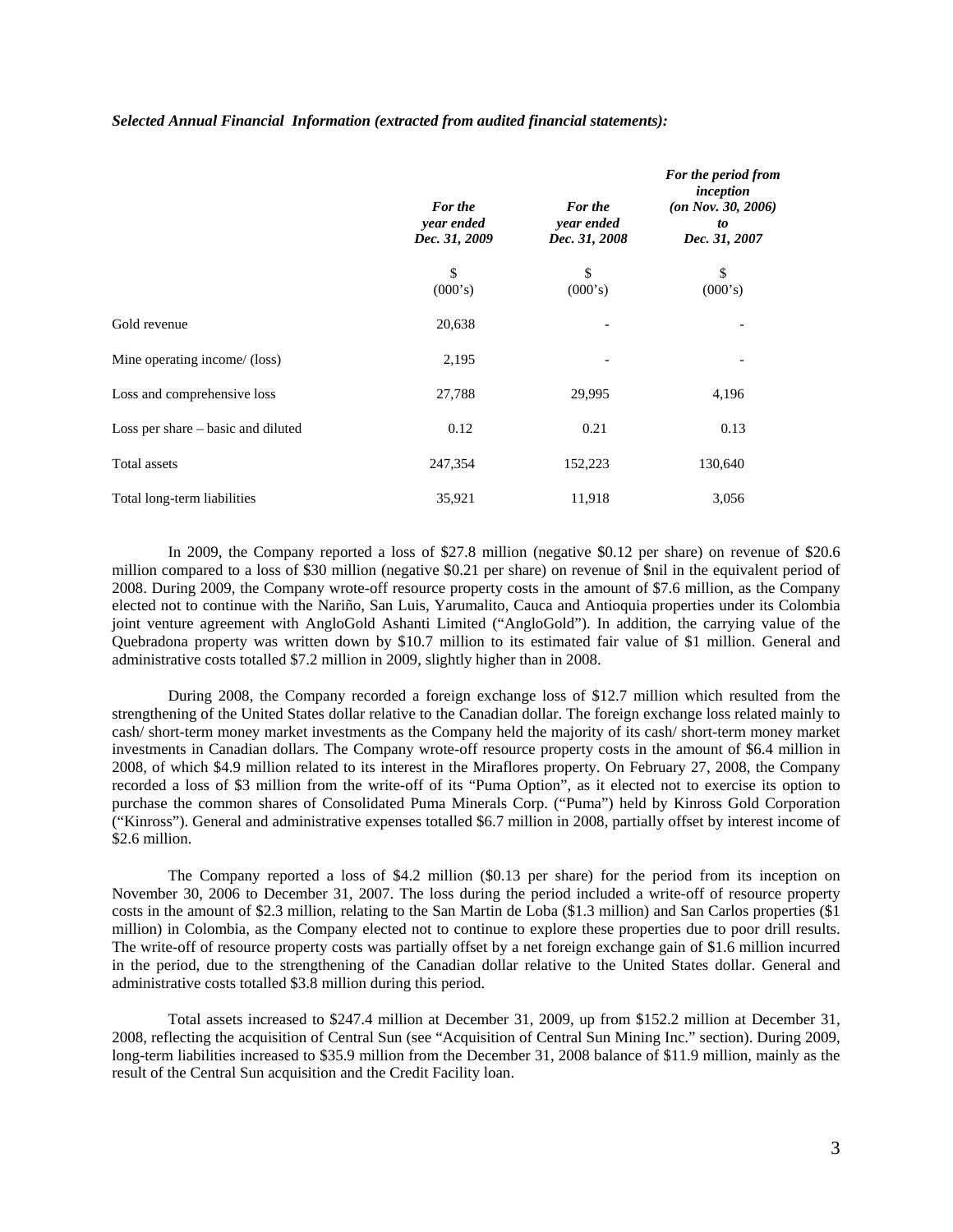# **LIMON MINE**

The operating results for the Limon Mine are summarized in the following table. The Company acquired the Limon Mine as part of the Central Sun business combination (see "Acquisition of Central Sun Mining Inc." section). Prior to the second quarter of 2009, the Company had no source of operating revenue.

|                                                | $\Omega$    | Q <sub>3</sub> | $\Omega$ | <b>Total</b> |
|------------------------------------------------|-------------|----------------|----------|--------------|
|                                                | <u>2009</u> | 2009           | 2009     | 2009         |
| Gold sold (ounces)                             | 3,211       | 9,508          | 8,513    | 21,232       |
| Average realized gold price (\$/<br>ounce)     | 1,104       | 972            | 922      | 972          |
| Tonnes milled                                  | 39,193      | 83,835         | 53,483   | 176,511      |
| Grade (grams/tonne)                            | 3.35        | 4.33           | 4.67     | 4.30         |
| Recovery $(\% )$                               | 90          | 88             | 88       | 88           |
| Gold production (ounces)                       | 3,577       | 10,203         | 6,832    | 20,612       |
| Cash operating costs $(\frac{6}{2})$<br>ounce) | 1,115       | 647            | 858      | 798          |
| Total cash costs (\$/ ounce)                   | 1,193       | 699            | 923      | 859          |

In the fourth quarter of 2009, the Limon Mine processed 39,193 tonnes of ore at an average grade of 3.35 grams per tonne ("g/t"), producing 3,577 ounces of gold at a total cash cost of \$1,115 per ounce. The poor results in the quarter were caused by illegal work stoppages and road blockades. In total fifty-one operating days were lost resulting in lower than budgeted production and higher cash costs as well as lower than expected head grades as ore haulage from higher grade mineral sources was interrupted. The Limon Mine has had a long history of labour disputes, which the Company had expected to cease after signing a collective bargaining agreement on July 3rd, 2009 with the three unions representing the workers at Limon. The Company, the union leaders and the Ministry of Labour of the Government of Nicaragua had worked together to reach this binding agreement.

For 2009, from the date of acquisition on March 26, 2009 to December 31, 2009, the Limon Mine processed 176,511 tonnes of ore at an average grade of 4.30 g/t, producing 20,612 ounces of gold at a total cash cost of \$859 per ounce. The poor performance in 2009 was mainly due to illegal work stoppages resulting in approximately seventy lost operating days, mostly in the second and fourth quarters. In addition, eleven operating days were lost when the motor on the ball mill failed in June. The Limon Mine did not have any spare motors for the mills, but the motor from the Bellavista property in Costa Rica was adapted to replace this motor. The Bellavista motor was successfully modified and has been operating with full production levels being achieved. Under its insurance policy for losses arising from equipment failure, the Company expects to receive approximately \$1.3 million (\$0.15 million received in January 28, 2010) in the first half of 2010, of which \$0.75 million has been included in accounts receivable as at December 31, 2009.

Subsequent to December 31, 2009, production is beginning to improve at the Limon Mine with a total of 6,564 ounces of gold being produced in January and February 2010. The Company is working with the local unions and government to ensure that the unions honour the current collective agreement.

 The Limon Mine concession includes numerous epithermal gold-quartz veins and has been in operation as an underground and open pit gold mine since 1941. To date the Limon Mine has produced approximately three million ounces of gold. The current operation is a 1,000 tonnes per day underground and open pit mine. The Limon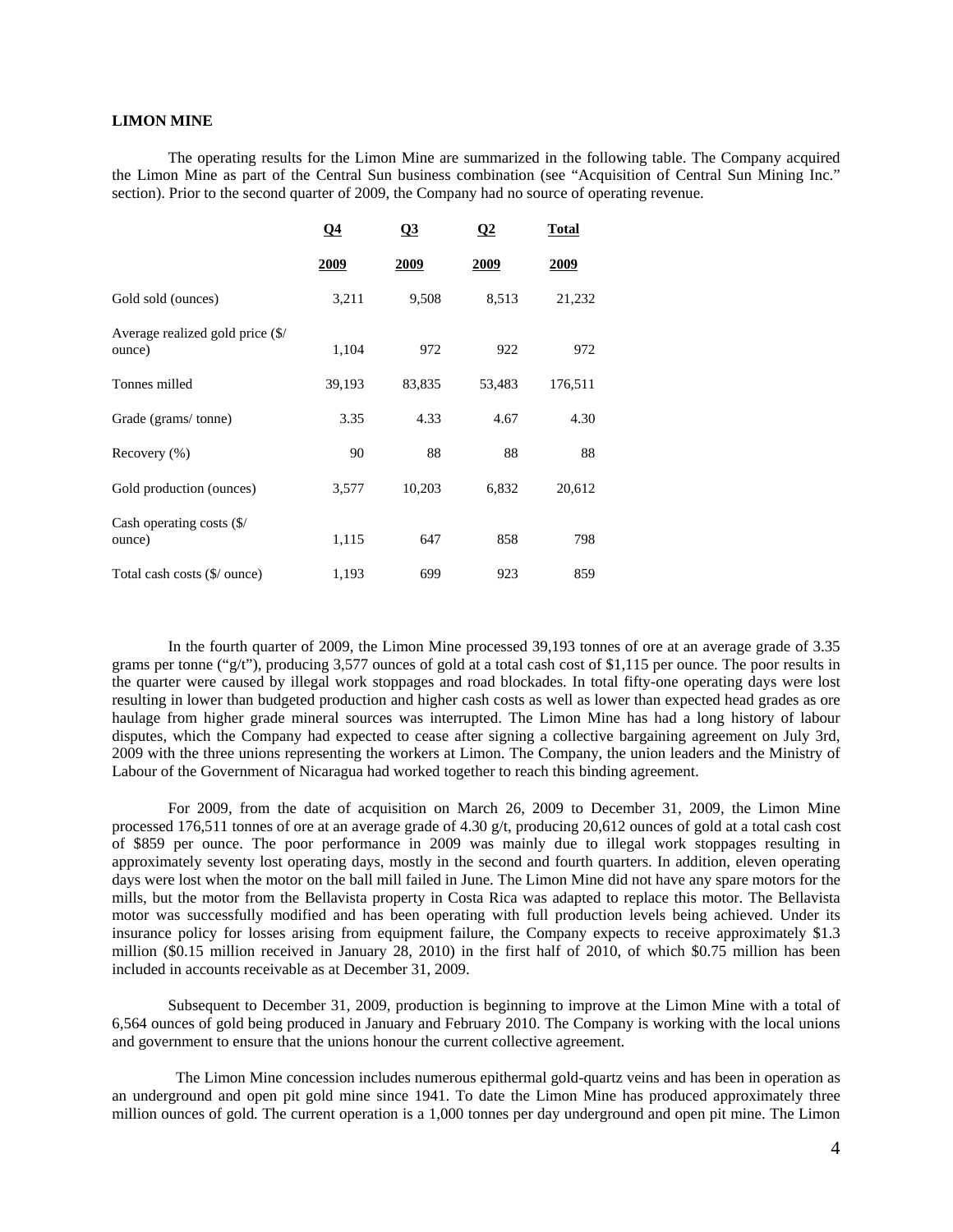Mine currently has a mine life of 3.5 years with projected average annual production of approximately 40,000 ounces of gold at an estimated cash cost of approximately \$550 per ounce. The Company's technical team believes there is excellent potential to increase the Limon mine life and discover additional veins.

The Company's 2010 exploration and drilling budget for the Limon property is \$3.8 million. A surface exploration program comprised of geophysics, soil geochemistry and geological mapping is currently underway with a trenching program set to start once permits are received. A 7,000 metre ("m") drill program is scheduled to restart in mid March 2010 with two drills targeting a combination of exploration and ore definition targets. Additionally, the Santa Pancha deep area (between shafts #2 and #8) was drilled by Central Sun in 2008 and outlined an inferred resource of 165,000 ounces of gold (1.03 million tonnes at 4.99 g/t gold at a 3.0 g/t gold cut off). In order to upgrade this inferred resource to indicated category, a 7,800 m drill program is expected to be completed during 2010.

The Company plans to expend \$6.6 million in 2010 for capital projects at the Limon Mine to continue to improve the mine performance.

### **LA LIBERTAD MINE**

The Orosi Mine in Nicaragua has been renamed La Libertad Mine. The mine was originally called La Libertad after the nearby town, and was changed to Orosi in 2007. Renaming the mine, La Libertad honours the history of mining in the area and reflects the importance of the mine to the local community. The Company and the mine contractor currently employ approximately 600 Nicaraguans at La Libertad, and the Company will inject approximately \$32 million into the local economy in 2010.

Subsequent to December 31, 2009, in the first quarter of 2010, the La Libertad open pit mine recommenced gold and silver production, following the construction in 2009 of a SAG and ball mill grinding circuit, designed to process 3,500 tonnes of ore per day, as well as carbon-in-pulp recovery tanks, and a tailings impoundment. The Company's capital budget for La Libertad construction was approximately \$62 million. In 2010, a second ball mill and additional leach tanks will be added to the process facilities to increase production to 5,500 tonnes of ore per day. Ore processing at the La Libertad Mine began on December 15, 2009 with the first doré bar produced on January 5, 2010. In February 2010, the new mill exceeded projections having processed an average of approximately 3,900 tonnes of ore per day.

The second ball mill, fabricated in China, is currently being transported to the La Libertad Mine and is scheduled to arrive on site by the end of the first quarter 2010. The foundations for the new ball mill have been completed and work is underway on fabricating and installing the process tanks. The Company anticipates the new ball mill will be installed and commissioned by the end of the second quarter 2010, increasing throughput to approximately 5,500 tonnes of ore per day.

La Libertad Mine commenced operating as a heap leach mine in 1996. Operations were suspended in the first quarter of 2007 after a re-evaluation of the project indicated that gold recoveries could be improved from approximately 40% from heap leaching to over 90% using a conventional milling operation. The La Libertad Mine currently has a minimum seven year mine life and is expected to produce approximately 80,000 to 90,000 ounces of gold annually at an estimated cash cost of approximately \$500 per ounce. The La Libertad Mine has excellent exploration targets adjacent to the mine over a 20 kilometre ("km") belt.

A 12,000 m (\$3 million) diamond drill program is scheduled to commence in March 2010 at La Libertad property. The drilling will follow up historic high grade drill results below the current mine pits with good potential to increase the mines reserve and resource base. In addition, the drilling will test some of the numerous regional targets identified along the 20 km belt from historic work and the 2009 exploration program. Two rigs will be active on this program during the year.

The 6.2 km long Jabali Vein system, located nine km east of the La Libertad Mine has been trenched along two km of the vein's strike length. Exploration work targeted possible stockwork mineralization surrounding previous historical vein mining and results to date indicate a wide (up to 50 m) zone of low grade gold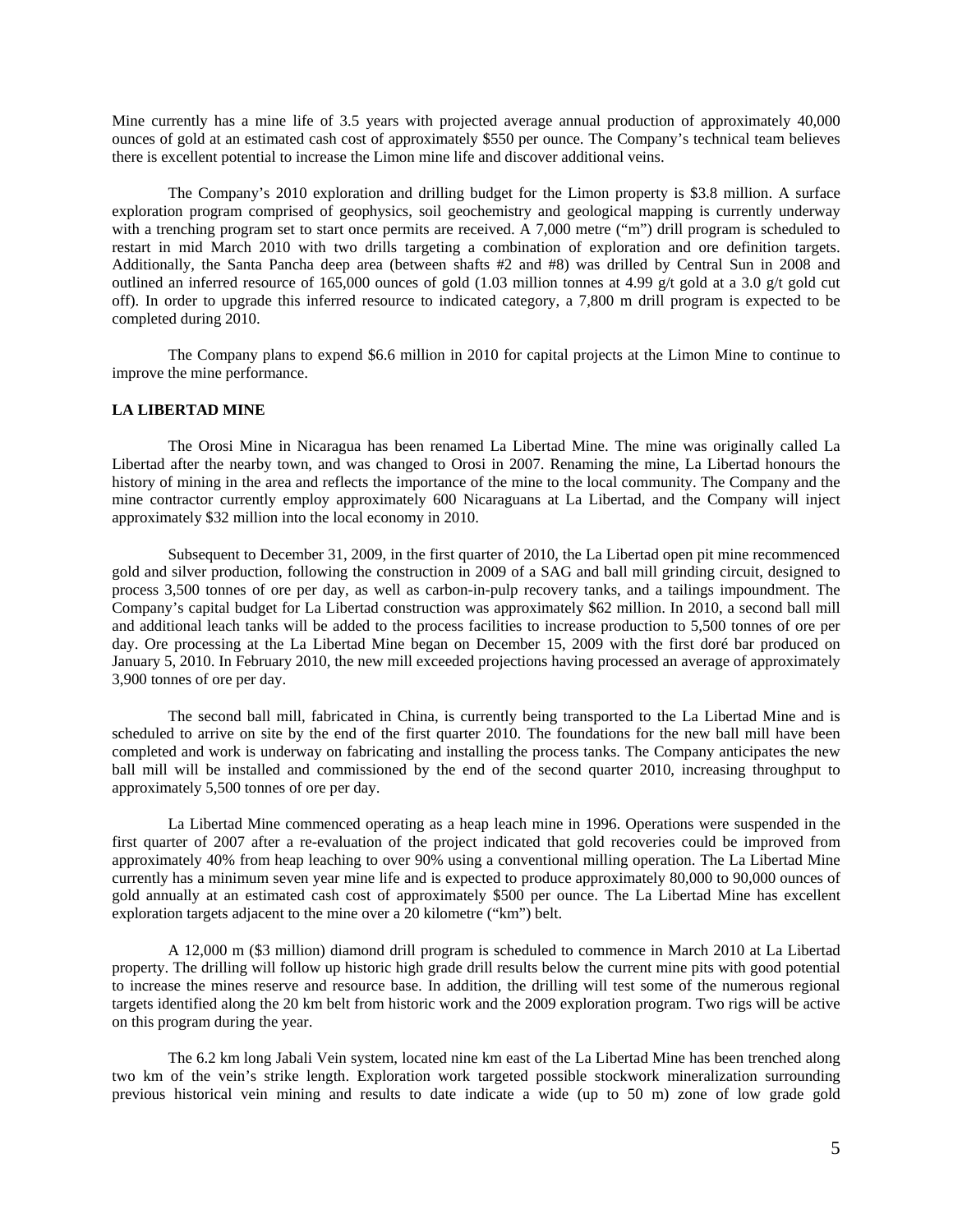mineralization. This has confirmed the potential for bulk minable zones and drill testing of these targets will commence in March 2010.

#### **BELLAVISTA PROPERTY**

The Phase II environmental and closure audit for the Bellavista property has been completed by an independent third party engineering company, Tetra Tech, Inc., and submitted to Secretaria Technical Nacional Ambiental ("SETANA"), the lead regulatory agency in Costa Rica. During the fourth quarter of 2009, field work focused on the installation of additional inclinometers and piesometers in and around the slide area. The Phase II work was completed by the end of the quarter, and final results were presented to SETENA, other regulatory agencies and other stake holders in early December. The final Phase II report was submitted to SETENA in January 2010, and includes recommendations for monitoring of the site for several more years. The results of the report confirm that the landslide area remains stable, and there has been no contamination of surface or ground water. Reclamation and maintenance activities continued and work programs have focused on facilities that will control runoff from next year's rain storms and help prevent water levels from building up in the slide area.

In parallel with the environmental audit work, the Company continues to investigate the potential for reopening the mine utilizing different technologies. Bellavista was previously operated as a heap leach operation, but if the Company attempts to re-start operations, it would be as a milling and carbon-in-leach process.

By Statement of Claim dated March 16, 2009, Central Sun commenced a legal proceeding in Ontario (the "Engineering Action") against several engineering firms and certain individual engineers alleging that the Defendants were negligent and breached their contractual obligations with respect to the siting, design, construction, assessment and monitoring of the Bellavista gold mine in Costa Rica, and that the mine was destroyed by a landslide as a result. As a result of the Defendants' alleged negligence and/or breach of contract, the Company claims damages. The Engineering Action is still at the pleadings stage. It is anticipated that preliminary motions will be brought by the Defendants to challenge the Ontario court's jurisdiction. The outcome of this claim is not determinable at this time and no accrual for a contingent gain has been made in the consolidated financial statements.

# **ACQUISITION OF CENTRAL SUN MINING INC.**

On January 30, 2009, the Company entered into an agreement with Central Sun to effect the acquisition of Central Sun pursuant to a plan of arrangement (the "Arrangement"). On March 26, 2009 ("Acquisition Date"), the Company completed the Arrangement and acquired 100% of the outstanding shares of Central Sun. The purchase has been accounted for as a business acquisition, with B2Gold as the acquirer and Central Sun as the acquiree. The results of operations of Central Sun have been consolidated with those of B2Gold commencing on the Acquisition Date. The primary assets acquired are Central Sun's interests in the Limon Mine (95%) and the La Libertad Mine (100%) both located in Nicaragua.

Pursuant to the Arrangement, all of the issued and outstanding common shares of Central Sun were exchanged for common shares of the Company on the basis of a ratio of 1.28 common shares of the Company for each common share of Central Sun. In addition, outstanding stock options to purchase common shares of Central Sun were exchanged for replacement options to purchase an equivalent number of common shares of the Company based on the same exchange ratio and outstanding share purchase warrants of Central Sun were amended to entitle holders to acquire common shares of the Company based on the exchange ratio. All outstanding Central Sun stock options vested upon change of control.

In connection with the Arrangement, the parties entered into a loan agreement on February 6, 2009 providing for a loan by the Company to Central Sun of up to Cdn.\$10 million to finance the payment by Central Sun of certain debt obligations and to fund re-commencement of capital improvements to Central Sun's La Libertad Mine. On March 6, 2009, the Company and Central Sun agreed to an amendment of the loan agreement providing for the advancement by the Company of an additional \$8 million to finance the repayment by Central Sun of an existing \$8 million debt obligation. The financing provided by the Company to Central Sun totalling \$15.9 million has been included in the total purchase price of Central Sun's assets.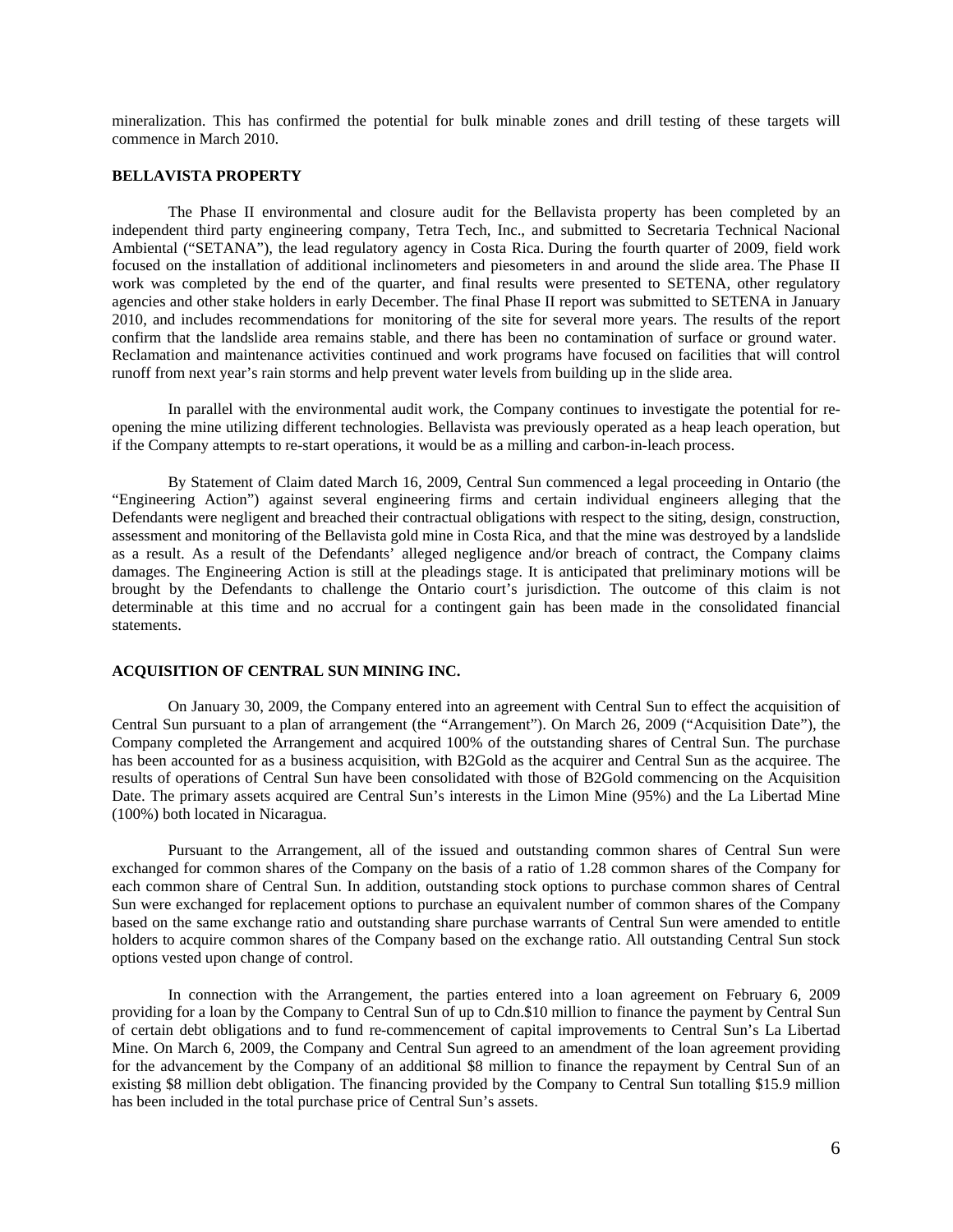Total consideration paid of \$74.8 million included the above mentioned \$15.9 million financing, the fair value of 80,638,705 B2Gold shares issued at \$0.63 per share (based on the weighted average price of B2Gold shares calculated two days before, the day of, and two days subsequent to the agreement date of January 30, 2009), and 7,988,789 B2Gold replacement options and 18,061,648 share purchase warrants with a fair value of \$2.8 million and \$4.6 million, respectively, plus B2Gold transaction costs of \$0.7 million. The options and share purchase warrants have been valued using the Black-Scholes option pricing model based on a risk-free annual interest rate of approximately 3%, an expected volatility of 86%, an expected average life of 3.62 years for the options and 1.64 years for the warrants and a dividend yield of nil.

The purchase price was calculated as follows:

|                                                        | \$<br>(000's) |
|--------------------------------------------------------|---------------|
| Common shares issued (80,638,705 B2Gold common shares) | 50,802        |
| Cash advanced to Central Sun under loan agreements     | 15,928        |
| Fair value of options and warrants issued              | 7,353         |
| <b>Transaction costs</b>                               | 741           |
| Total purchase price                                   | 74,824        |

The following table sets forth the allocation of the purchase price to the fair value of the assets and liabilities acquired.

|                                                         | \$        |
|---------------------------------------------------------|-----------|
|                                                         | (000's)   |
| Preliminary purchase price allocation:                  |           |
| Cash and cash equivalents                               | 1,409     |
| Accounts receivable                                     | 1,303     |
| Product inventory                                       | 1,365     |
| Supplies inventory                                      | 6,440     |
| Prepaids                                                | 1,839     |
| Marketable securities                                   | 101       |
| Other long-term assets                                  | 372       |
| Property, plant and equipment                           |           |
| La Libertad Mine                                        | 58,204    |
| Limon Mine                                              | 26,504    |
| Cerro Quema property                                    | 5,963     |
| Bellavista property                                     | 2,225     |
| Accounts payable and accrued liabilities                | (13,271)  |
| Asset retirement obligations, including current portion | (12, 334) |
| Other long-term liabilities                             | (1,879)   |
| Non-controlling interest                                | (3, 417)  |
|                                                         | 74,824    |
|                                                         |           |

On July 16, 2009, the Company completed the sale of its common shares in a subsidiary (60% owned) which holds the Cerro Quema property located in Panama. The Company's 60% indirect interest in the Cerro Quema property had been acquired on March 26, 2009 as part of the Central Sun Arrangement. The aggregate consideration received was \$2.15 million, consisting of \$0.35 million in cash (received) and a note receivable of \$1.8 million together with interest at a rate of 6% per annum starting on December 1, 2009. The note is receivable in eight monthly instalments, starting on December 30, 2009 (\$0.1 million was received) with the last instalment of \$600,000 due on October 15, 2010. As a result of the sale, the following assets and liabilities were deconsolidated effective July 16, 2009: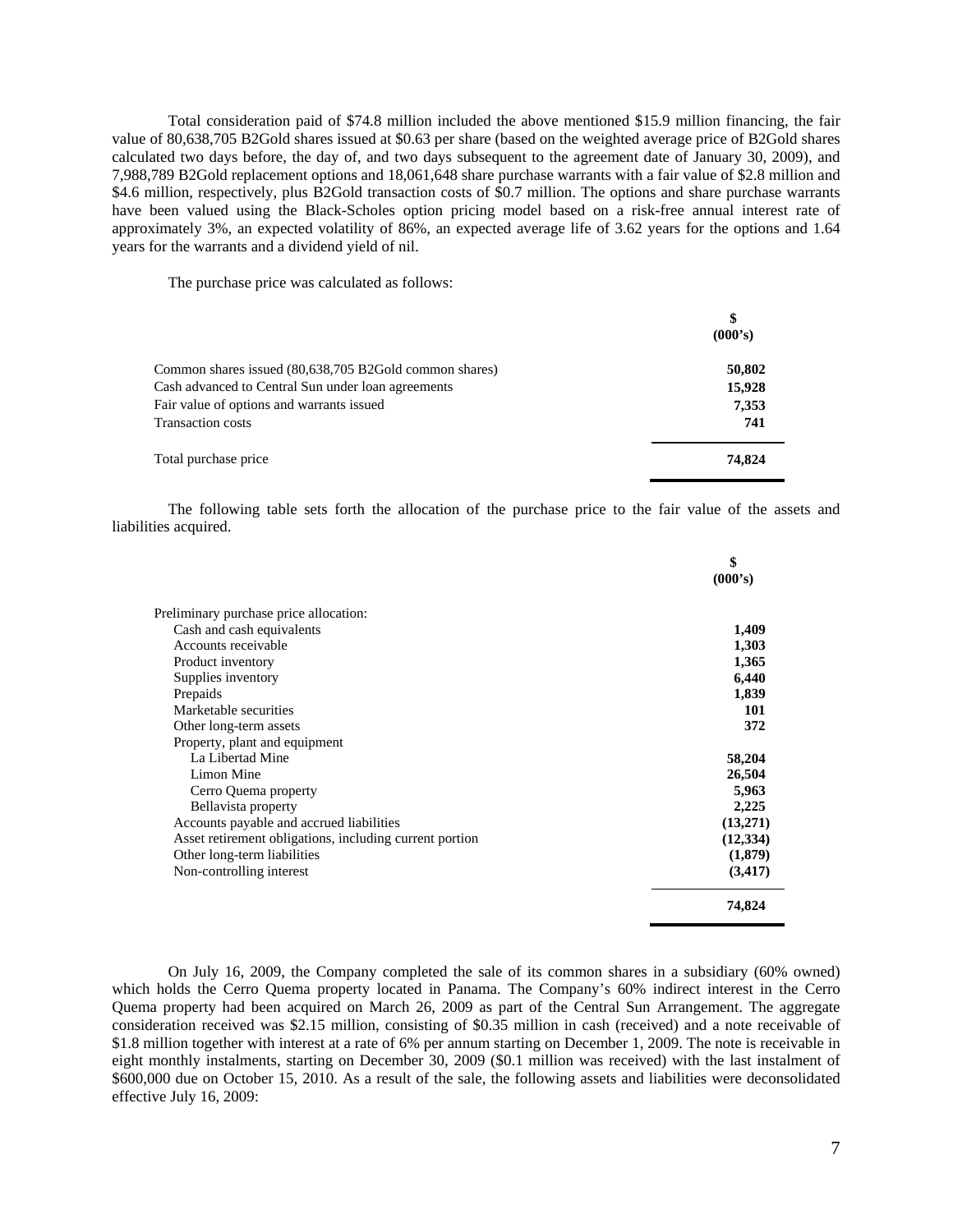|                                                                             | \$<br>(000's)  |
|-----------------------------------------------------------------------------|----------------|
| Property, plant and equipment - Cerro Quema property<br>Current liabilities | 6,460<br>(911) |
| Non-controlling interest                                                    | (3,399)        |
|                                                                             | 2,150          |

#### **CREDIT FACILITY**

The Company entered into an agreement relating to a \$20 million secured revolving credit facility (the "Credit Facility") with Macquarie Bank Limited ("Macquarie") on November 6, 2009. The term of the Credit Facility is for two years with a maturity date of December 31, 2011 and an interest rate of LIBOR plus 5.5%. Under the Credit Facility, the Company granted a general security agreement over its assets and the shares and assets of certain of the Company's material subsidiaries, and certain of the Company's material subsidiaries guaranteed the obligations of the Company relating to the Credit Facility. On February 12, 2010, the Company entered into an amending agreement relating to the Credit Facility pursuant to which the Credit Facility was increased to \$25 million. At December 31, 2009, the Company had drawn down \$13.5 million of the Credit Facility.

As consideration for the Credit Facility, the Company paid facility fees of \$0.6 million to Macquarie and is paying a commitment fee of 1.75% per annum, payable quarterly, on the undrawn balance of the facility. In addition, the Company issued to Macquarie 11,063,565 share purchase warrants. Each warrant entitles the holder to acquire one common share of the Company at an exercise price of Cdn.\$0.97 for a period of three years. The fair value of the Macquarie warrants was calculated to be \$4.47 million using the Black-Scholes option pricing model based on a risk-free annual interest rate of approximately 2%, an expected life of three years, an expected volatility of 79% and a dividend yield of nil. The fair value of these warrants has been recorded as part of the transaction costs incurred with respect to the Credit Facility which amounted to approximately \$5.5 million.

For accounting purposes, the Credit Facility loan was initially measured using the effective interest rate method, net of transaction costs incurred. In accordance with CICA recommendations regarding the presentation of financial liabilities, the principal amount owing under the Credit Facility loan has been presented on the Consolidated Balance Sheet net of the unamortized balance of transaction costs.

### **LIQUIDITY AND CAPITAL RESOURCES**

At December 31, 2009 and 2008, the Company had cash and cash equivalents and short-term money market investments of \$2.9 million and \$46.3 million, respectively. The decrease was mainly due to expenditures incurred on upgrading the La Libertad Mine to a standard milling operation and exploration on the Company's properties located in Colombia, Russia and Nicaragua. The Company also made cash advances of \$15.9 million to Central Sun prior to its acquisition on March 26, 2009 (see "Acquisition of Central Sun Mining Inc." section). The Company's working capital at December 31, 2009 was \$11.6 million compared to working capital of \$41.3 million at December 31, 2008.

Subsequent to December 31, 2009, on February 18, 2010, the Company completed a bought deal equity financing and issued 25,624,111 common shares, including 3,342,276 common shares issued on exercise of the over-allotment option, at Cdn.\$1.25 per share, for aggregate gross proceeds of approximately Cdn.\$32 million. As part of the offering, AngloGold exercised its pre-emptive right granted by the Company to maintain its percentage of holdings of approximately 10% of the common shares of the Company by acquiring 2,624,111 common shares. The Company paid the underwriters a commission equal to 5% of the gross proceeds of the offering upon closing, excluding the common shares purchased by AngloGold for which no commission was payable, for an aggregate commission of Cdn.\$1.44 million.

Subsequent to December 31, 2009, on February 12, 2010, the Credit Facility was increased to \$25 million.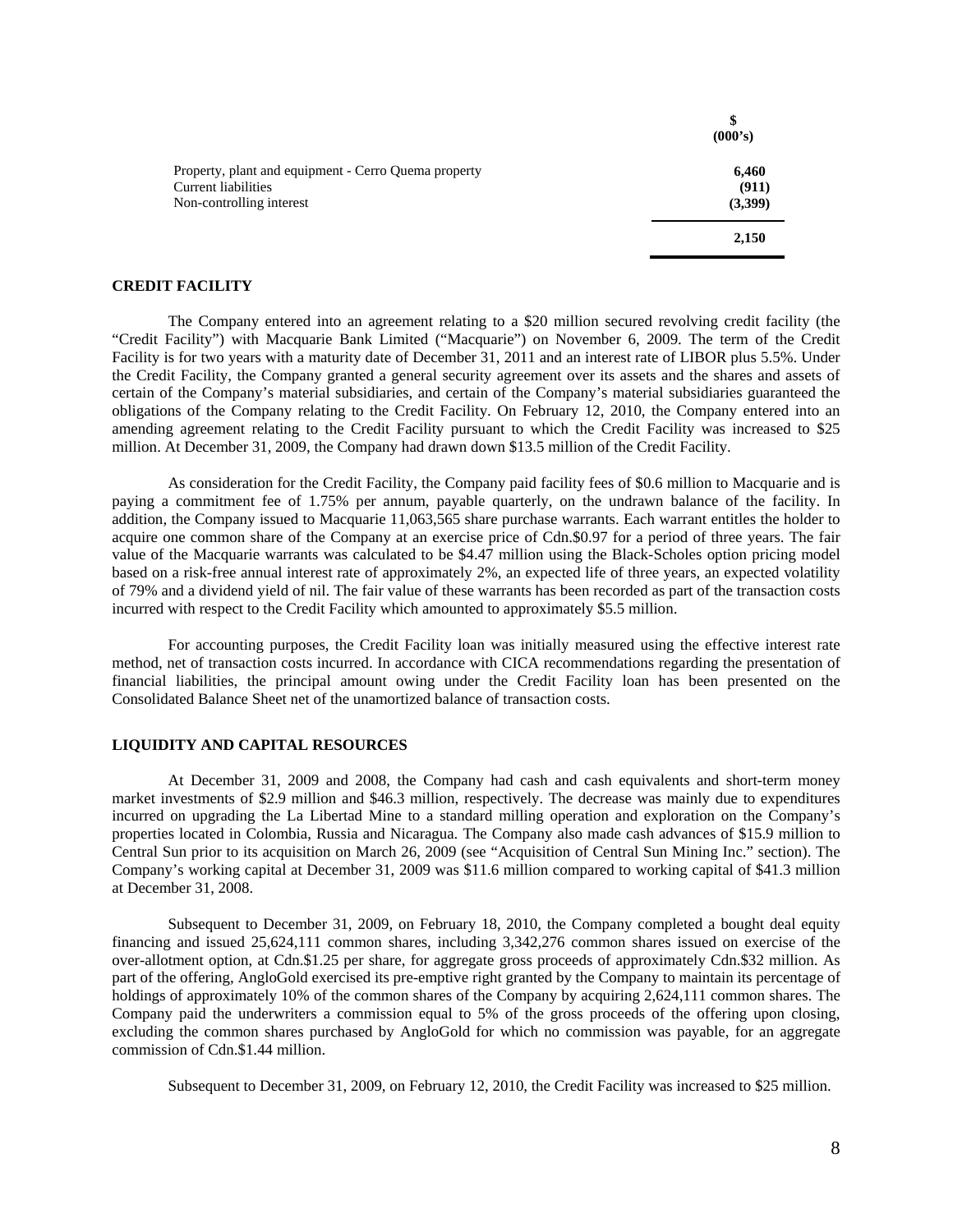The following table presents, as at December 31, 2009, the Company's known contractual obligations, relating to the mill construction at the La Libertad Mine and consumable supplies primarily for the Limon Mine. The timing of the Company's asset retirement obligations is also presented below on an undiscounted basis.

|                                                | <b>Total</b>  | <i>2010</i>   | 2011                     | 2012                     | 2013                     | 2014<br>and later |
|------------------------------------------------|---------------|---------------|--------------------------|--------------------------|--------------------------|-------------------|
|                                                | \$<br>(000's) | \$<br>(000's) | \$<br>(000's)            | \$<br>(000's)            | \$<br>(000's)            | \$<br>(000's)     |
| Purchase commitments                           | 1,483         | 1,483         | $\overline{\phantom{a}}$ | $\overline{\phantom{a}}$ | $\overline{\phantom{0}}$ |                   |
| Asset retirement obligations<br>(undiscounted) | 19,394        | 686           | 2,946                    | 982                      | 3,848                    | 10,932            |

The Company experienced a negative operating cash flow in 2009. However, the Company expects to experience a positive operating cash flow in 2010, following commencement of commercial production at the La Libertad Mine. With both the Limon and La Libertad Mines operating in 2010, the Company's annual gold production is projected to be approximately 120,000 to 130,000 ounces.

#### *Operating activities*

Cash flow from operating activities (before non-cash working capital changes) for the fourth quarter of 2009 was negative \$0.7 million compared to negative \$8.6 million in the comparable period last year. The change was primarily attributable to a \$7.5 million reduction in foreign exchange losses, relating mainly to the Company's cash/ short-term money market investments held in Canadian dollars.

For 2009, cash flow from operating activities (before non-cash working capital changes) was negative \$3.5 million compared to negative \$16.6 million in 2008. The change was primarily attributable to a \$12.1 million reduction in foreign exchange losses, relating mainly to the Company's cash/ short-term money market investments held in Canadian dollars.

#### *Financing activities*

On November 6, 2009, the Company entered into a \$20 million (subsequently increased to \$25 million) revolving Credit Facility of which \$13.5 million was drawn down as at December 31, 2009. Transaction costs, on a cash basis, with respect to the Credit Facility totalled \$1 million.

On November 3, 2009, the Company received a loan in the amount of Cdn.\$1 million from an officer and shareholder of the Company which was interest bearing at a rate of 5% per annum. Subsequent to December 31, 2009, on February 18, 2010, this loan was fully repaid by the Company together with interest.

On July 22, 2009, the Company completed a bought deal equity financing with a syndicate of underwriters and issued 33,340,000 common shares of the Company at Cdn.\$0.75 per share, for gross proceeds of approximately Cdn.\$25 million. The Company had granted the underwriters an over-allotment option to purchase up to 5,001,000 common shares at Cdn.\$0.75 per share. On August 5, 2009, the underwriters exercised, in full, their over-allotment option. The additional gross proceeds from the exercise of the over-allotment option totalled approximately Cdn.\$3.75 million. As part of the offering, AngloGold exercised its pre-emptive right granted by the Company to maintain its percentage of holdings of approximately 10% of the common shares of the Company by acquiring 3,932,539 common shares of the Company. The Company paid the underwriters a commission equal to 5% of the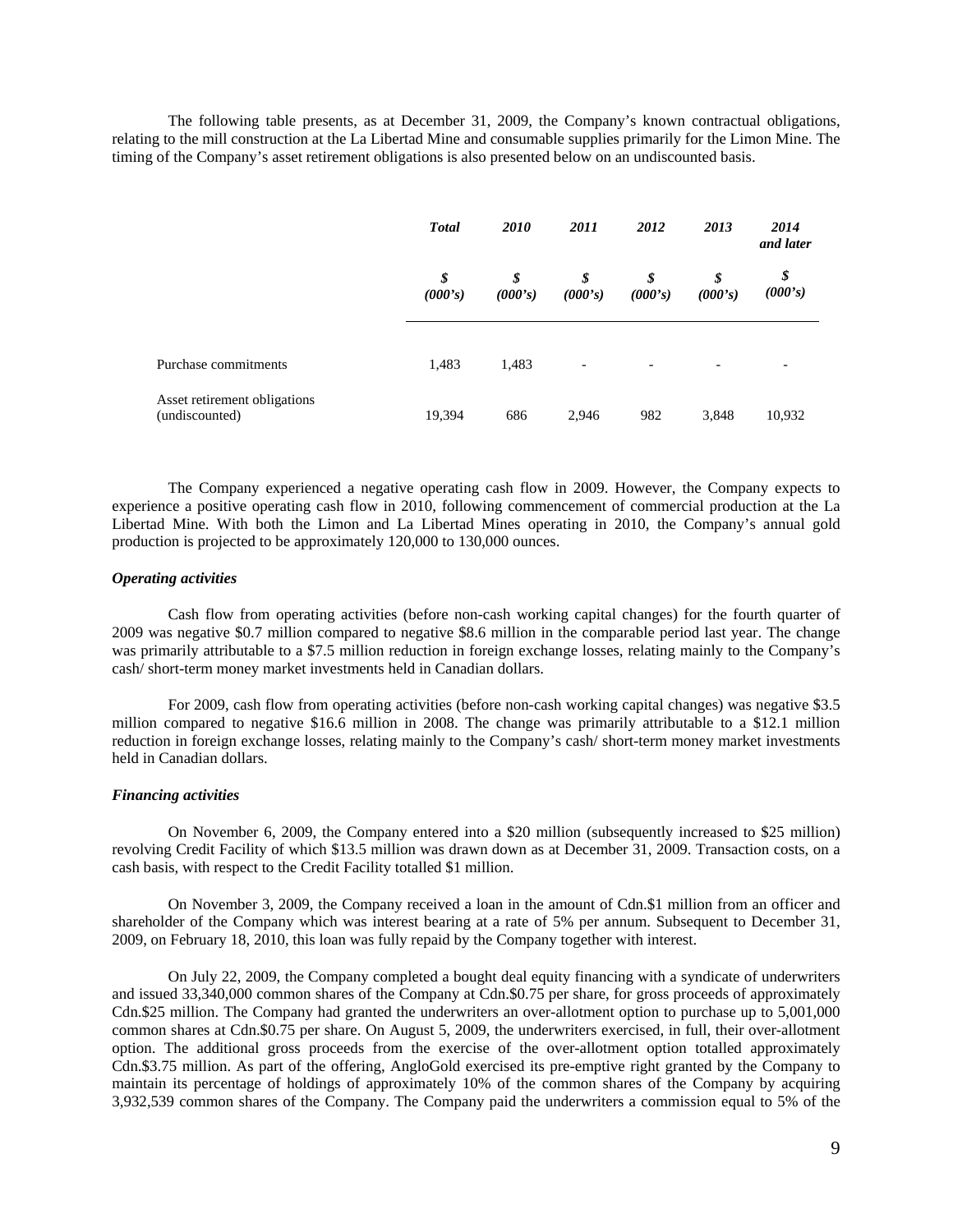gross proceeds of the offering upon closing, excluding the common shares purchased by AngloGold for which no commission was payable, for an aggregate commission of Cdn.\$1.29 million.

On July 8, 2009, the Company received loans in the amount of Cdn.\$2 million from certain officers and shareholders of the Company which were interest bearing at a rate of 5% per annum. These loans were fully repaid together with interest on July 22, 2009.

During 2009, the Company received approximately \$0.3 million from the issuance of 768,000 common shares upon the exercise of stock options and warrants.

The following share issuances in 2009 and 2008 did not result in any additional cash to the Company:

On March 26, 2009, the Company issued (or made available for issue) 80,638,705 common shares in exchange for all of the issued and outstanding shares of Central Sun.

On July 15, 2008, pursuant to the terms of the Gramalote Purchase Agreement, the Company acquired the Additional Interest in Gramalote BVI and completed the \$7.5 million payment to Grupo Nus by issuing 5,505,818 common shares of the Company at a price of Cdn.\$1.10 per share valued at \$6 million (and making a cash payment of \$1.5 million).

On May 15, 2008, the Company entered into the Agreement to Amend the Relationship, Farm-Out and Joint Venture Agreement and regarding Gramalote Limited and Other Matters ("Amending Agreement") between AngloGold, Sociedad Kedadha S.A. (a subsidiary of AngloGold), Compania Kedahda Ltd. ("Kedahda BVI") (a subsidiary of AngloGold), Andean Avasca Resources Inc. ("AARI") (100% owned by B2Gold) and the Company. Pursuant to the terms of the Amending Agreement, the parties agreed to terminate AngloGold's right to acquire 20% of the voting shares of AARI, terminate the Company's obligation with respect to the listing of AARI's shares, amend certain Colombian joint venture arrangements to which subsidiaries of the Company and AngloGold are parties and acquire additional interests in mineral properties in Colombia. AARI indirectly had the right to earn a material interest in a number of properties in Colombia, including the Quebradona property, pursuant to the terms of a joint venture agreement with AngloGold. On May 15, 2008, pursuant to the Amending Agreement, the Company issued to AngloGold units comprised of an aggregate of 25,000,000 common shares and 21,400,000 share purchase warrants. The warrants, which are exercisable at any time prior to May 15, 2011, consisted of 11,000,000 warrants exercisable at a price of Cdn.\$3.34 per share and 10,400,000 warrants exercisable at a price of Cdn.\$4.25 per share.

#### *Investing activities*

In the fourth quarter of 2009, capital expenditures on construction and development at the La Libertad Mine (see "La Libertad Mine" section) and on the Limon Mine totalled \$11.4 million and \$0.4 million, respectively. In addition, resource property expenditures for exploration and development totalled \$1.5 million, on a cash basis, of which \$0.9 million was spent on the Gramalote property in Colombia and \$0.6 million (the Company's 50% share) on the East and West Kupol Licenses in Russia.

In the fourth quarter of 2008, the Company incurred resource property expenditures for exploration and development in the amount of approximately \$6.7 million (on a cash basis) which was expended as follows: \$2.6 million on the Gramalote property, \$1.5 million on Colombian properties under the joint venture agreement with AngloGold (including approximately \$1.1 million on Quebradona), \$1.4 million on Mocoa, \$0.8 million (the Company's 50% share) on the East and West Kupol Licenses, and \$0.4 million on Miraflores.

During 2009, approximately \$40.5 million was spent on the development and construction of new mill facilities at the La Libertad Mine and \$1.9 million on the Limon Mine. In addition, resource property expenditures for exploration and development totalled \$8.6 million (2008 - \$26.3 million), on a cash basis, which was spent on properties in Colombia and Russia as follows: \$3.6 million (2008 - \$10.8 million) on the Gramalote property, \$2.7 million (2008 - \$7.3 million) on Colombian properties under the joint venture arrangement with AngloGold, \$0.6 million (2008 - \$3.7 million) on Mocoa, \$nil on Miraflores (2008 - \$1.1 million) and \$1.7 million (the Company's 50% share) (2008 - \$3.4 million) on the East and West Kupol Licenses.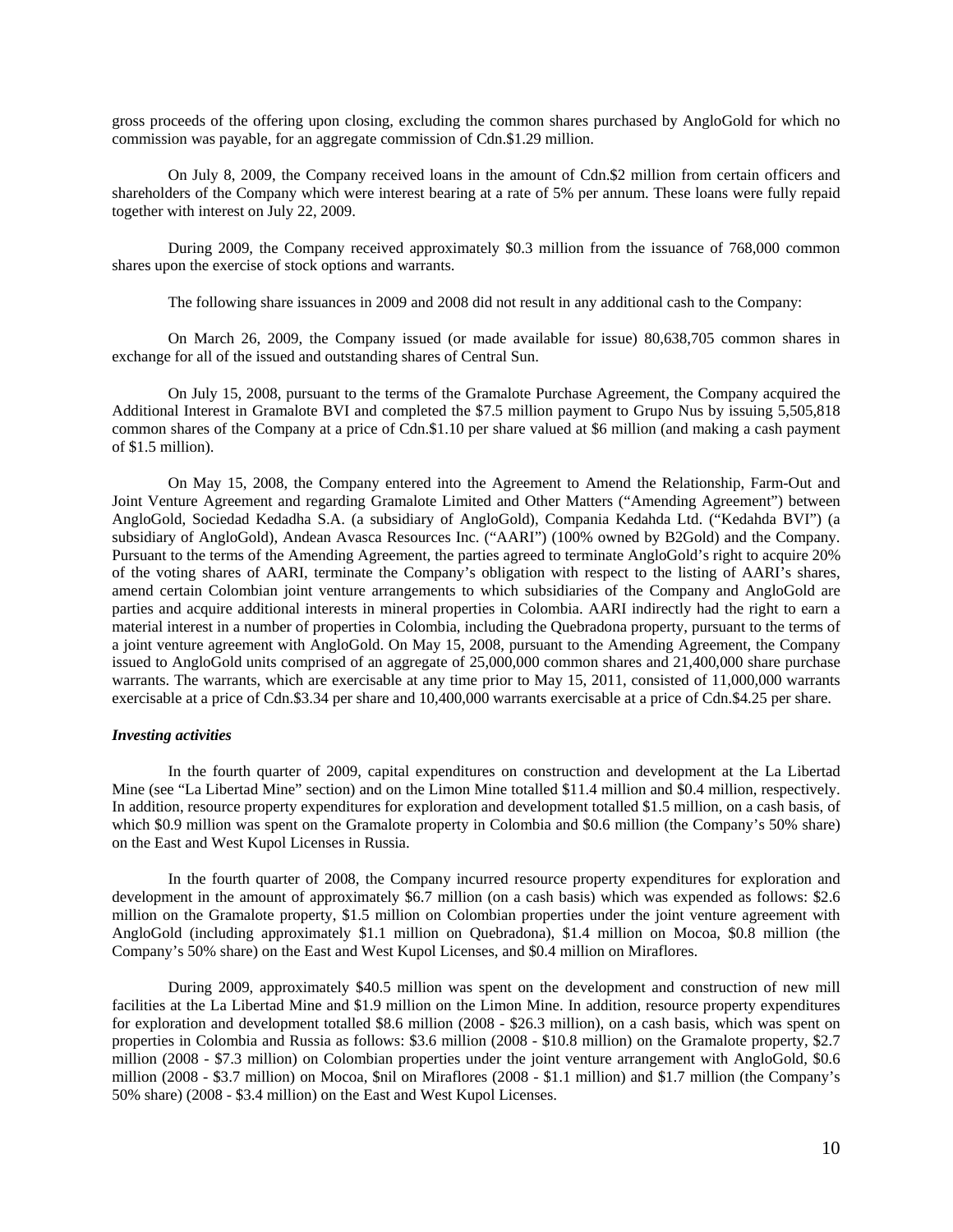At Gramalote, the Company has completed and published a National Instrument 43-101 compliant inferred mineral resource estimate for the Gramalote Ridge Zone of 74.375 million tonnes grading 1.00 g/t gold for a total of 2.39 million troy ounces of gold at a 0.5 g/t cut-off and within a \$1,000 per ounce gold optimized Whittle pit. The Gramalote Ridge zone remains open to the east and west. Detailed regional surface exploration work carried out by the Company in 2009 at Gramalote has outlined seven quality drill targets located within four km of the Gramalote Ridge resource. All of these targets have similar geological, alteration and mineralization characteristics to the Gramalote Ridge. Drilling is warranted at Trinidad South and Southeast to follow up on the previous drilling that returned up to 223 m at 1.00 g/t gold and 109 m at 1.13 g/t gold. Monjas is the western extension of Gramalote Ridge and consists of over a two km long zone of anomalous rocks and soils with trenching of the limited outcrops returning up to 4 m at 3.1 g/t gold, 5 m at 1.6 g/t gold and 2 m at 3.2 g/t gold and soil geochemistry returning up to 4.2 g/t gold. Monjas East is immediately along strike from 2008 Gramalote Ridge drilling results of 34.1 m at 1.32 g/t gold and 23.8 m at 1.1 g/t gold. The company plans to follow up these targets in 2010 with a view to expanding the resources at Gramalote. The Company is currently in discussions with joint venture partner AngloGold regarding further exploration of the Gramalote Property and the terms of the joint venture.

In Russia, the Company completed a total of 1,877 m of drilling in eight diamond drill holes in the Moroshka Basin in the spring of 2009. The drilling resulted in the discovery of gold bearing quartz adularia veins with the best intersections from hole KW09-030, consisting of 16.96 g/t gold and 258.09 g/t silver over 1.5 m, followed by a second vein containing 14.92 g/t gold and 115.68 g/t silver over 1.1 m. These intersections represent a new vein discovery and the first significant gold bearing intersections on the Kupol East and West licenses. These intersections are located approximately four km east of the Kupol mine, owned 75% by Kinross. Although most of the area is tundra covered, geological mapping during the summer has shown the alteration associated with mineralization extends for at least 1.5 km north south.

The Company plans to commence a 4,200 m diamond drilling program in March 2010 on the Kupol West property's Moroshka west zone to follow up on results from the Moroshka basin announced on January 19, 2010. These previously announced results confirmed the presence of a northerly trending system of gold bearing quartz veins, which was a follow up to the drill results and new vein discovery announced last year at the Moroshka basin, 4 km east of the Kupol mine. An additional 1,200 m of diamond drilling is planned on the Kupol East license on the Sinter / Tokai target located 14 km east of the Moroshka basin. The total 2010 exploration budget on the Kupol West and East licenses is estimated at \$3.8 million.

Pursuant to an Option Agreement dated July 21, 2009 (the "Calibre Option Agreement"), the Company has the right to acquire from Calibre Mining Corp. ("Calibre") up to a 65% interest in potential mining projects in the Borosi gold-silver-copper prospect in northeast Nicaragua. The Calibre Option Agreement provides that the Company may acquire a 51% interest in 11 exploration and exploitation mineral concessions with terms ranging from 20 to over 35 years by funding Cdn.\$8 million of exploration expenditures on the property over a three year period ending July 1, 2012. The Company must fund Cdn.\$2.5 million of exploration expenditures by July 1, 2010. The Company may increase its interest in specific project areas to 65% by funding a preliminary feasibility study of the viability of a mining project in that area. Calibre is the operator for the initial year of the program and the Company may elect to become operator for subsequent years.

Pursuant to an Option Agreement with Radius Gold Inc. ("Radius") dated December 23, 2009 (the "Radius Option Agreement"), the Company has the right to acquire a 60% interest in the Trebol, Pavon and San Pedro exploration properties in Nicaragua (six concessions with 25 year terms) by expending \$4 million on the properties within four years. Under the Radius Option Agreement, the Company may also earn a 70% interest in certain additional areas by applying for concessions and expending \$2 million on the concession area within three years of the grant of a concession. In addition, the Company has the option to acquire a 100% interest in the Pavon resource property, by putting the property into production within three years of giving notice of its election to develop the property. Radius will be entitled to certain production payments on gold produced from the property based on the prevailing price of gold (e.g., \$150 per ounce at a price of \$1,000 per ounce of gold). The Company is the operator for all exploration and development work.

During 2009, the Company redeemed approximately \$33 million of funds invested in highly liquid money market investments of which \$15.9 million was advanced to Central Sun prior to the Acquisition Date in order to finance the repayment by Central Sun of an existing \$8 million debt obligation and to fund the re-commencement of construction at La Libertad.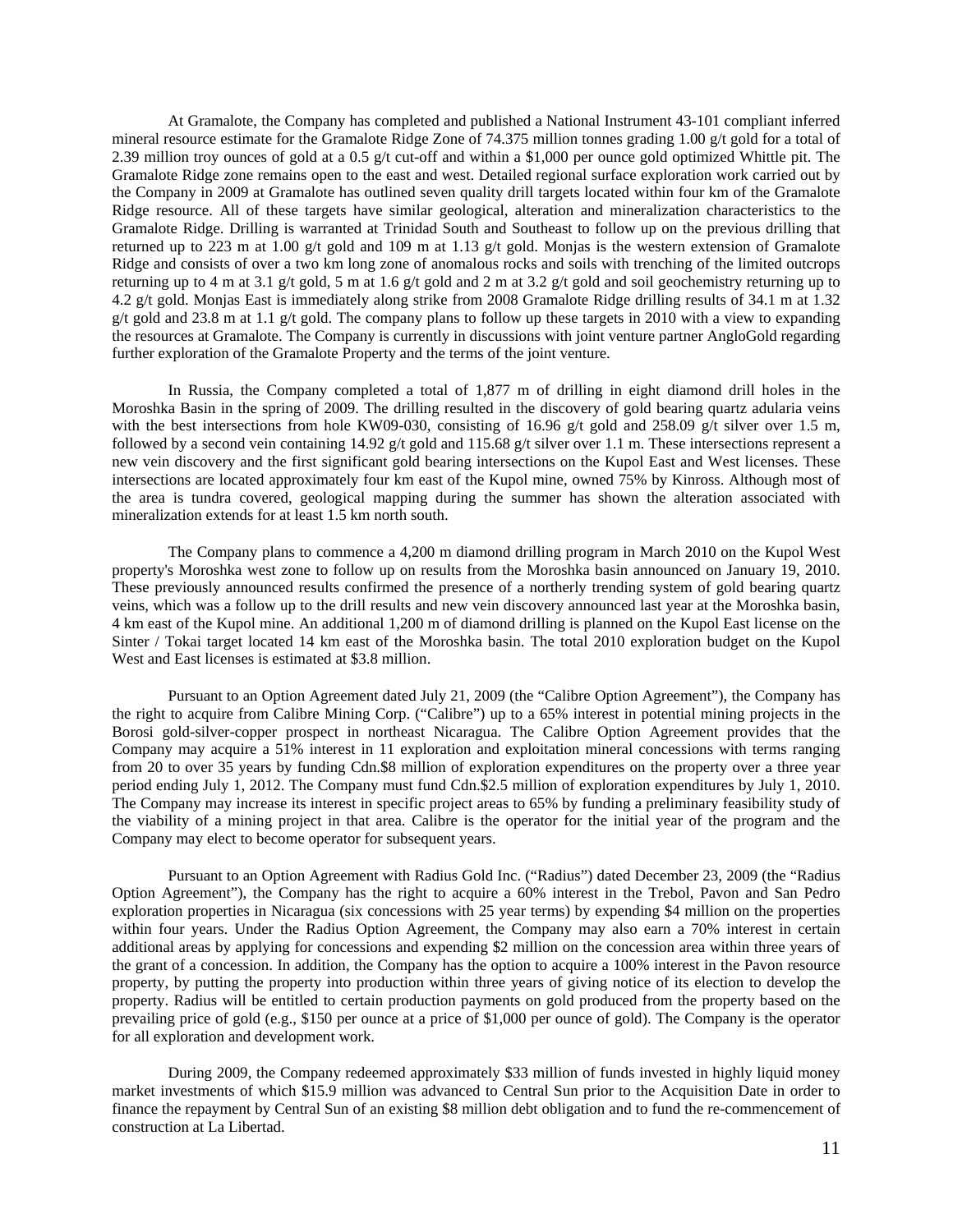On April 25, 2008, pursuant to the Gramalote Purchase Agreement, the Company made an additional cash payment of \$7.5 million with respect to its purchase of 25% of the issued and outstanding shares of Gramalote BVI. On July 15, 2008, the Company completed the \$7.5 million payment to Grupo Nus by issuing 5,505,818 common shares of the Company at a price of Cdn.\$1.10 per share (valued at \$6 million) and making a cash payment of \$1.5 million.

In February 2008, the Company repaid approximately \$2.6 million of the amounts owing under its promissory notes to Kinross. In February 2009, the Company made a final payment of \$2.6 million and accordingly has no further obligation with respect to the promissory notes issued on February 26, 2007 to Kinross.

During the second quarter of 2008, Puma repaid \$2.1 million owing under its promissory note to the Company.

#### **CRITICAL ACCOUNTING ESTIMATES**

The Company's accounting policies are described in Notes 2 and 3 of its audited consolidated financial statements as at December 31, 2009. Management considers the following policies to be the most critical in understanding the judgments that are involved in the preparation of the Company's consolidated financial statements and the uncertainties that could impact its results of operations, financial condition and cash flows:

- Purchase price allocation;
- Use of estimates;
- Impairment of long-lived assets;
- Depreciation and depletion;
- Asset retirement obligations;
- Future income taxes; and
- Stock-based compensation.

#### *Purchase price allocation*

Business acquisitions are accounted for by the purchase method of accounting whereby the purchase price is allocated to the assets acquired and the liabilities assumed based on fair value at the time of the acquisition. The excess purchase price over the fair value of identifiable assets and liabilities acquired is goodwill. The determination of fair value often requires management to make assumptions and estimates about future events. The assumptions and estimates with respect to determining the fair value of property, plant and equipment acquired generally require a high degree of judgment, and include estimates of mineral reserves acquired, future gold prices and discount rates. Changes in any of the assumptions or estimates used in determining the fair value of acquired assets and liabilities could impact the amounts assigned to assets and liabilities in the purchase price allocation.

#### *Use of estimates*

The preparation of these consolidated financial statements in conformity with generally accepted accounting principles in Canada requires management to make estimates and assumptions that affect the reported amounts of assets and liabilities and disclosures of contingent assets and liabilities at the date of the financial statements and the reported amounts of revenues and expenses during the reporting period. Actual results could differ from those estimates.

### *Impairment of long-lived assets*

The Company reviews and evaluates the recoverability of property, plant and equipment when events and circumstances suggest impairment. Where information is available and conditions suggest impairment, estimated future net cash flows are calculated using estimated future prices, proven and probable reserves, resources and operating and capital costs on an undiscounted basis. An impairment charge is recorded if the undiscounted future net cash flows are less than the carrying amount. Reductions in the carrying value, with a corresponding charge to operations, are recorded to the extent that the estimated future net cash flows on a discounted basis are less than the property interest carrying value.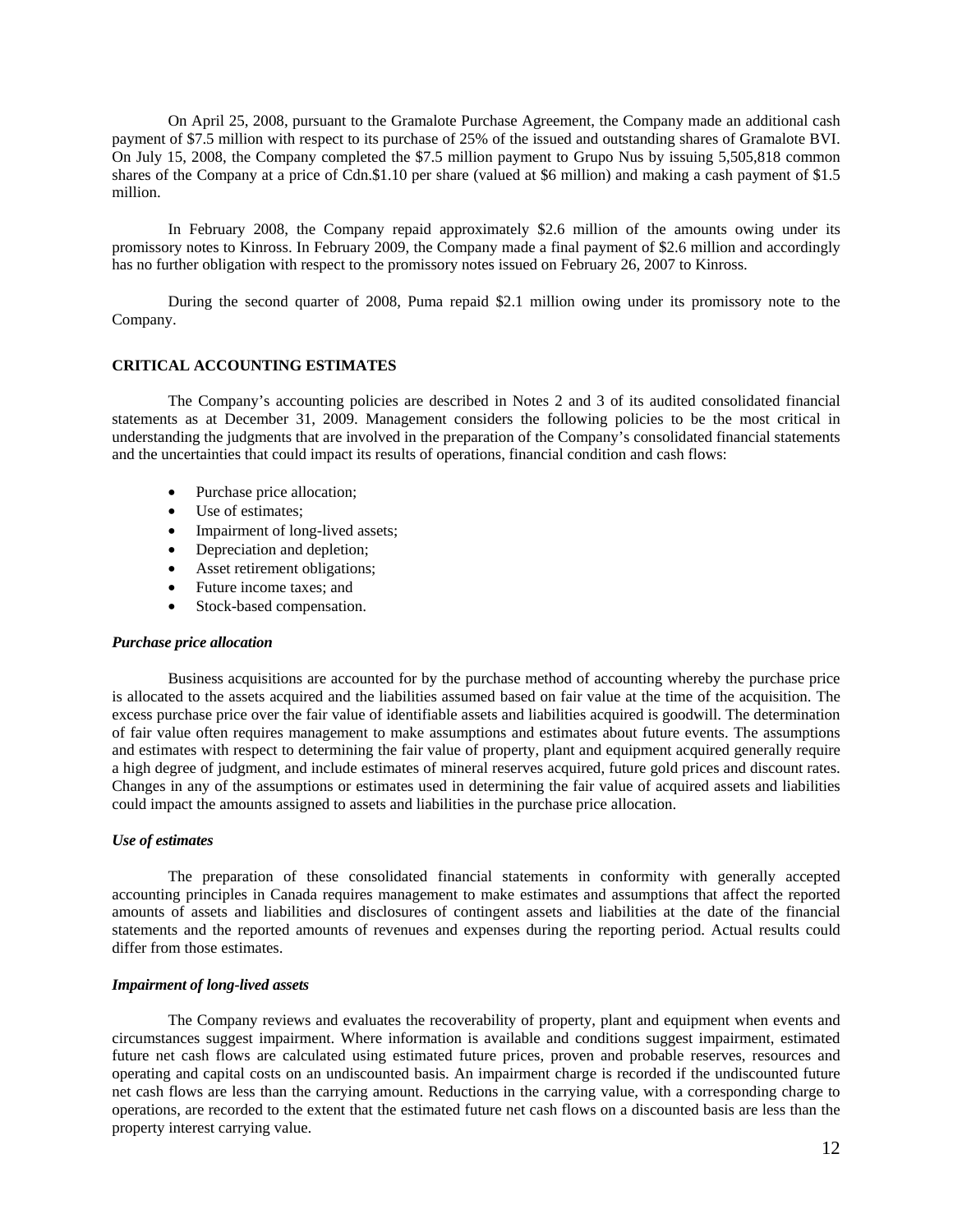Where estimates of future net cash flows are not available and where other conditions suggest impairment, management assesses whether the carrying value can be recovered. If an impairment is identified, the carrying value of the property interest is written down to its estimated fair value.

Although the Company has taken steps to verify title to mineral properties in which it has an interest, according to industry standards for the current stage of exploration of such properties, these procedures do not guarantee the Company's title. Such properties may be subject to prior undetected agreements or transfers and title may be affected by such defects.

# *Depreciation and depletion*

Mine property, plant and equipment are recorded at cost. Repairs and maintenance expenditures are charged to operations; major improvements and replacements which extend the useful life of an asset are capitalized. Mine property, plant and machinery are amortized over the life of the mine using the unit-of-production ("UOP") method, based on recoverable ounces from the estimated proven and probable reserves and the measured and indicated resources. Mobile equipment is depreciated on a straight-line basis, net of residual value, over the shorter of the mine life or estimated useful life of the asset. Prior to commercial production, pre-production expenditures, net of revenue, are capitalized to plant and equipment.

Mineral acquisition, exploration and development costs are capitalized on an individual project basis until such time as the economics of an ore body are defined or the project is sold, abandoned or otherwise determined to be impaired. If production commences, these costs would be amortized using the UOP method. Unrecoverable costs for projects determined not to be commercially feasible are expensed in the year in which the determination is made or when the carrying value of the project is determined to be impaired.

The calculation of the depreciation and depletion expense could be materially affected by changes in the underlying estimates. Changes in estimates can be the result of actual future production differing from current forecasts of future production, expansion of reserves and resources through exploration activities, differences between estimated and actual costs of mining and differences in gold price used in the estimation of mineral reserves and resources. Significant judgment is involved in the determination of useful life and residual values for the computation of depreciation and depletion and no assurance can be given that actual useful lives and residual values will not differ significantly from current assumptions.

#### *Asset retirement obligations*

The Company's mining and exploration activities are subject to various laws and regulations governing the protection of the environment. Significant judgments and estimates are made when estimating the nature and costs associated with asset retirement obligations. Cash outflows relating to the obligations are expected to be incurred over periods estimated to extend to 2019 and beyond. When considering the effect of the extended time period over which costs are expected to be incurred, combined with the estimated discount rate and inflation factors, the fair value of the asset retirement obligations could materially change from period to period due to changes in the underlying assumptions.

#### *Future income taxes*

The Company uses the liability method of accounting for future income taxes. Under this method of tax allocation, future income tax assets and liabilities are recognized for temporary differences between the tax and accounting bases of assets and liabilities as well as for the benefit of losses available to be carried forward to future years for tax purposes. Future income tax assets and liabilities are measured using enacted or substantively enacted tax rates expected to apply when the asset is realized or the liability is settled. The amount of future income tax assets recognized is limited to the amount that is more likely than not to be realized. The effect on future tax assets and liabilities of a change in tax rates is recognized in earnings in the period in which the change is substantively enacted.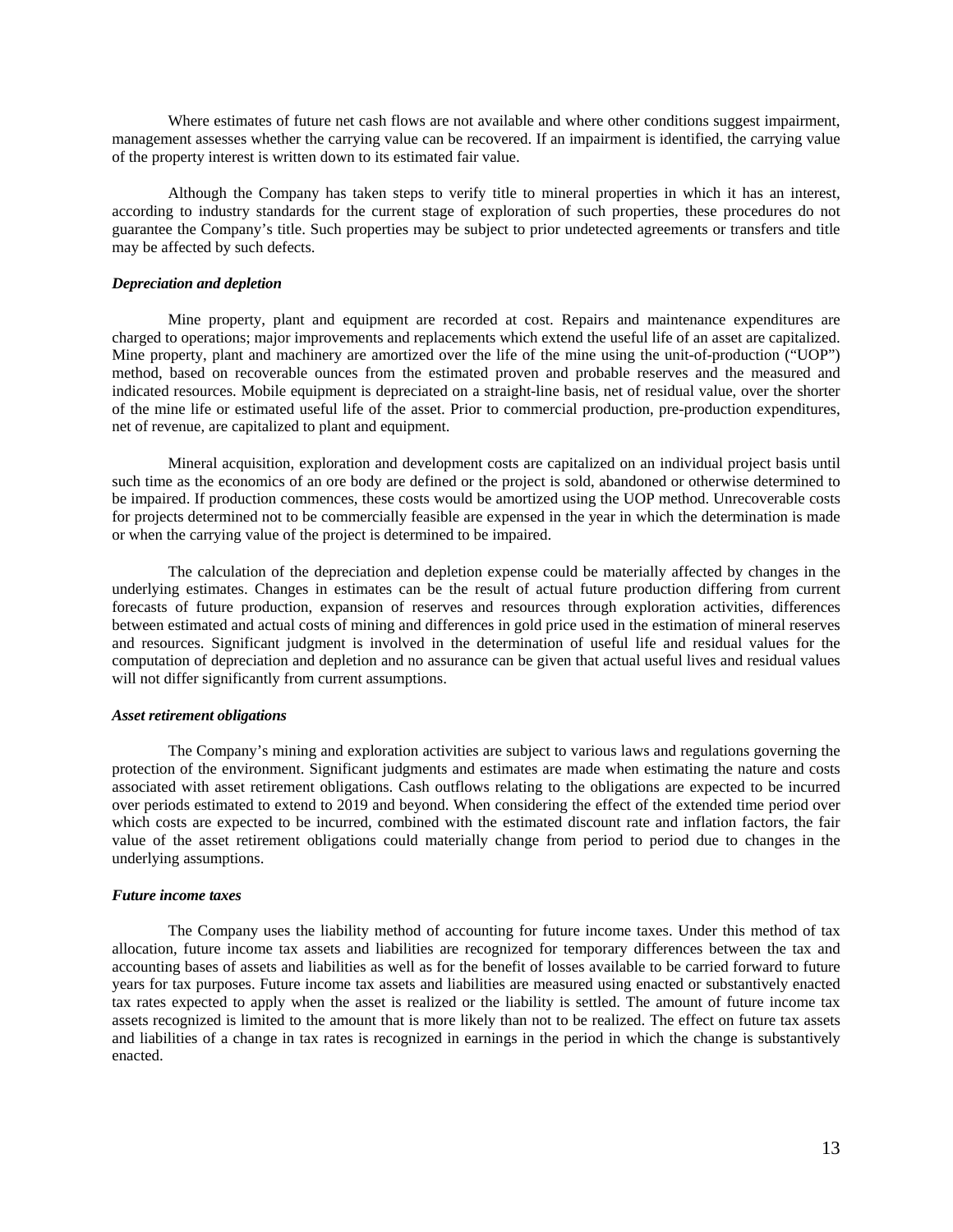#### *Stock-based compensation*

All stock option based awards made to directors, employees and consultants are recognized in these consolidated financial statements and measured using a fair value based method. Consideration received on the exercise of stock options is recorded as share capital. The related contributed surplus originally recognized when the options were earned, is transferred to share capital. The Company uses the Black-Scholes option pricing model to calculate the fair value of stock options. This model is subject to various assumptions. The assumptions the Company makes will likely change from time to time.

# **RECENT ACCOUNTING PRONOUNCEMENTS**

#### *Financial Instruments – Disclosures (Section 3862)*

In May 2009, the CICA amended section 3862 which requires additional disclosure of fair value measurements using a fair value hierarchy that reflects the significance of the inputs used in making the measurements. Level 1 inputs are quoted prices in active markets for identical assets or liabilities. Level 2 inputs are quoted prices in markets that are not active, quoted prices for similar assets or liabilities in active markets, inputs other than quoted prices that are observable for the asset or liability, or inputs that are derived principally from or corroborated by observable market date or other means. Level 3 inputs are unobservable (supported by little or no market activity). The fair value hierarchy gives the highest priority to Level 1 inputs and the lowest priority to Level 3 inputs.

The Company's financial instruments consist of cash and cash equivalents, accounts and note receivable, marketable securities, accounts payable and accrued liabilities, related party loans and the Credit Facility loan. The book values of cash and cash equivalents, accounts and note receivable, accounts payable and accrued liabilities and related party loans are representative of their respective fair values due to the short-term nature of these instruments. The fair value of the Credit Facility loan approximates \$13.5 million (equal to the principal amount drawn under the facility as at December 31, 2009) due to the floating rate nature of this instrument. Marketable securities are carried at their fair values based on published market prices at the balance sheet date.

Cash and cash equivalents and marketable securities are classified as Level 1 and the Credit Facility loan as Level 2 within the fair value hierarchy established by CICA section 3862.

The adoption of the following new accounting policies on January 1, 2009 had no impact on the Company's consolidated financial statements:

#### *Goodwill and Intangible Assets (Section 3064)*

This section was issued in February 2008 and replaced CICA 3062, "Goodwill and Other Intangible Assets," and Section 3450, "Research and Development Costs". This new standard provides guidance on the recognition, measurement, presentation and disclosure of goodwill and intangible assets.

#### *Credit Risk and Fair Value of Financial Assets and Liabilities (EIC 173)*

In January 2009, the CICA issued Emerging Issues Committee ("EIC") Abstract 173, "Credit Risk and the Fair Value of Financial Assets and Financial Liabilities." The EIC provides guidance on evaluating credit risk of an entity and counterparty when determining the fair value of financial assets and financial liabilities, including derivative instruments.

# *Mining Exploration Costs (EIC 174)*

In March 2009, the CICA issued EIC-174, "Mining Exploration Costs." The EIC provides guidance on the accounting and the impairment review of exploration costs. This standard is effective for the fiscal year beginning January 1, 2009.

The following accounting policies are to be implemented: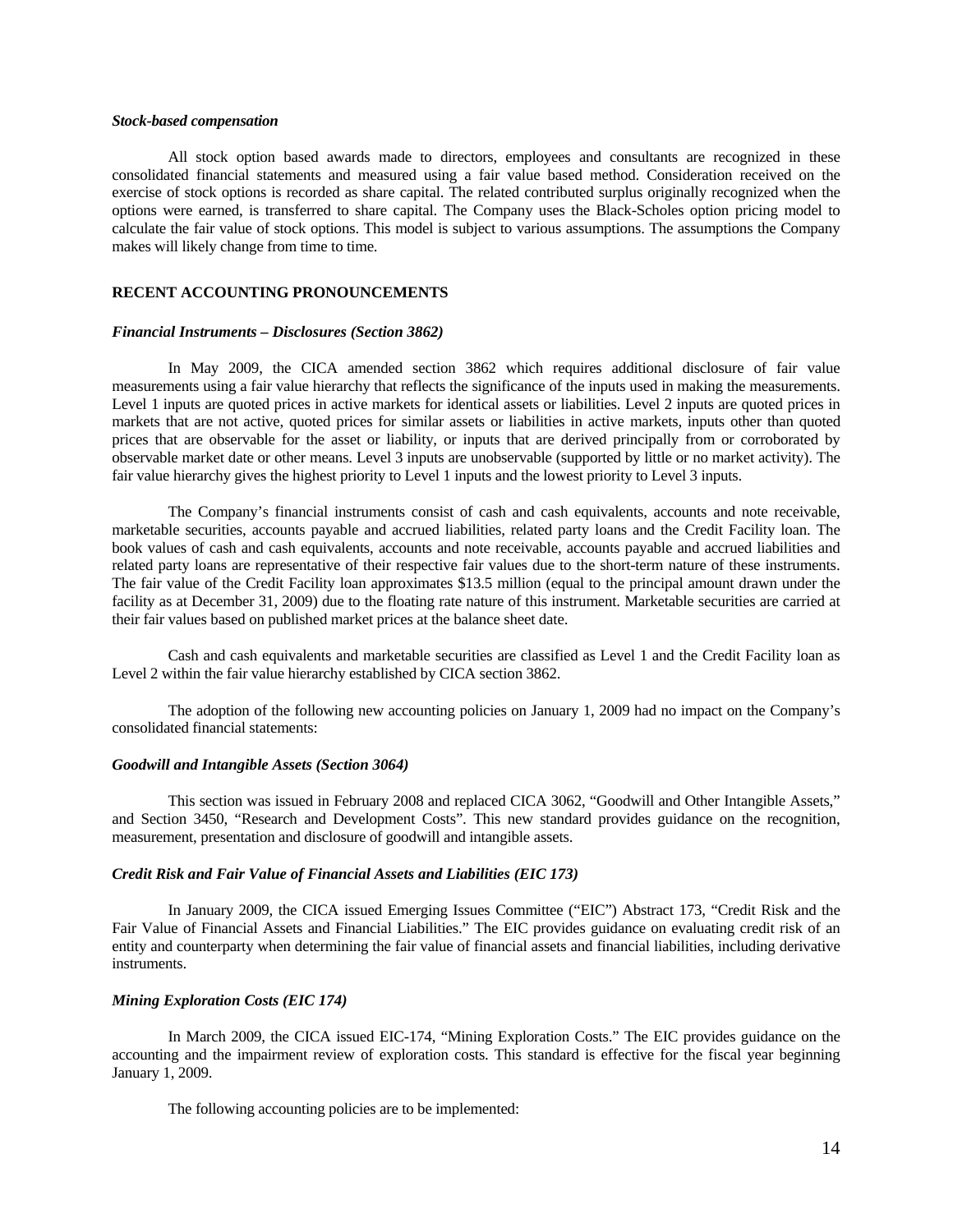# *Business Combinations (Section 1582), Consolidations (Section 1601) and Non-controlling Interests (Section 1602)*

These sections were issued in January 2009 and are harmonized with International Financial Reporting Standards. Section 1582 specifies a number of changes, including: an expanded definition of a business combination, a requirement to measure all business acquisition at fair value, a requirement to measure non-controlling interests at fair value, and a requirement to recognize acquisition-related costs as expenses. Section 1601 establishes the standards for preparing consolidated financial statements. Section 1602 specifies that non-controlling interests be treated as a separate component of equity, not as a liability or other item outside of equity. These new standards are effective for 2011.

# *International Financial Reporting Standards ("IFRS")*

In January 2006, the Canadian Accounting Standards Board ("AcSB") adopted a strategic plan, which includes the decision to move financial reporting for Canadian publicly accountable enterprises to a single set of globally accepted accounting standards, namely, International Financial Reporting Standards ("IFRS"), as issued by the International Accounting Standards Board ("IASB"). The AcSB confirmed in February 2008 plans to converge Canadian generally accepted accounting principles ("Canadian GAAP") with IFRS over a transition period with an effective implementation date effective for interim and annual periods commencing January 1, 2011.

At this time, the Company has not yet determined the impact of the transition on its consolidated financial condition. However, it is completing a review of its accounting policies and of Canadian GAAP relevant to its financial reporting requirements to determine the key differences and options with respect to acceptable accounting standards under IFRS. Following this initial diagnostic step, in 2010 the Company will proceed to make a determination of the impact of transition to IFRS on its financial statements and systems, if any. The implementation and transition phase to IFRS are currently planned for 2010 in order to meet the expected adoption date of January 1, 2011. Training of Company personnel started and will continue throughout 2010. Areas of potential differences identified to date include:

#### *Asset retirement obligations*

The Company's future obligations to retire an asset including site closure, dismantling, remediation and ongoing treatment and monitoring are currently recorded as a liability at fair value at the time incurred. The fair value determination is based on estimated future cash flows, the current credit adjusted risk-free discount rate and an estimated inflation factor. The value of asset retirement obligations is evaluated on an annual basis or as new information becomes available on the expected amounts and timing of cash flows required to discharge the liability and accreted to full value over time through periodic charges to earnings. These changes in value are recorded in the period in which they are identified and when costs can be reasonably quantified, and are capitalized as part of the asset's carrying value and amortized over the asset's estimated useful life. Differences under IFRS include:

- IFRS defines site restoration and environmental provisions as legal or constructive obligations; Canadian GAAP limits the definition to legal obligations.
- IFRS requires provisions to be updated at each balance sheet date using a current pre-tax discount rate (which reflects current market assessment of the time value of money and the risk specific to the liability). Canadian GAAP requires the use of a current credit-adjusted, risk-free rate for upward adjustments, and the original credit-adjusted, risk-free rate for downward revisions.
- Accretion expense is recorded as a finance cost under IFRS rather than as an element of operating cost.

# *Property, plant and equipment*

The Company's property, plant and equipment are recorded at cost.

- IFRS 1 allows companies to elect fair value as the deemed cost of an individual asset at the date of transition.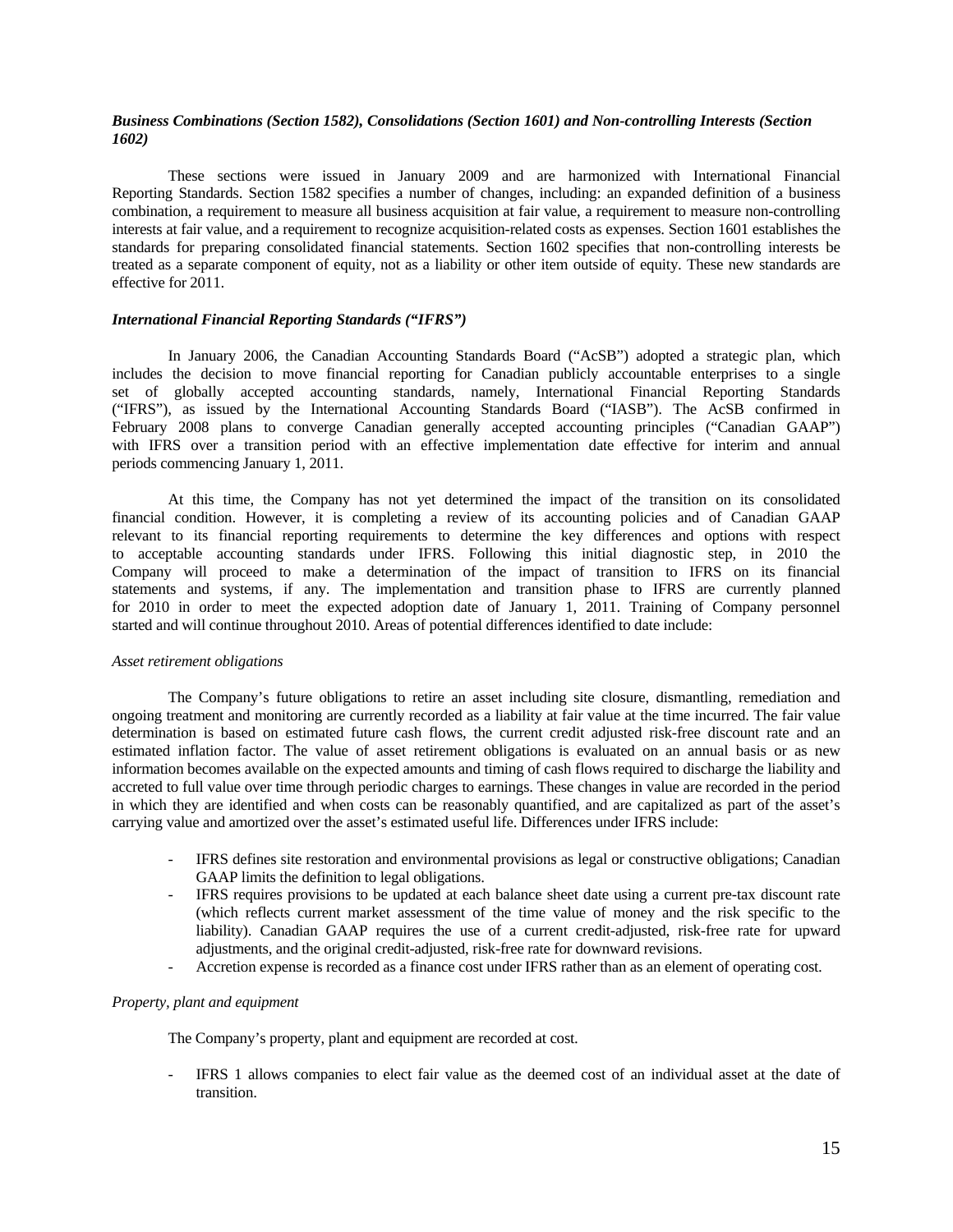- IFRS requires a componentization approach, separately identifying and measuring significant individual components of assets which have different useful lives. Significant components will be depreciated based on their individual useful lives.

# *Impairment (long-lived assets, intangibles and goodwill)*

In evaluating the Company's long-lived assets for recoverability, the undiscounted future cash flows of the individual mining operations are used to perform the test. An impairment charge is recorded if the undiscounted future net cash flows are less than the carrying amount. Reductions in the carrying value, with a corresponding charge to operations, are recorded to the extent that the estimated future net cash flows on a discounted basis are less than the property interest carrying value.

- IFRS requires the use of a one-step impairment test (impairment testing is performed using discounted cash flows) rather than the two-step test under Canadian GAAP (using undiscounted cash flow as a trigger to identify potential impairment loss).
- IFRS requires reversal of impairment losses (excluding goodwill) where previous adverse circumstances have changed; this is prohibited under Canadian GAAP.
- Impairment testing should be performed at the asset level for long-lived assets and intangible assets. Where the recoverable amount cannot be estimated for individual assets, it should be estimated as a part of a Cash Generating Unit.
- Impairment testing under IFRS is performed using two new valuation methods value in use and fair value less cost to sell.

#### *Business combinations*

During 2009, the Corporation completed the acquisition of Central Sun. Acquisitions are accounted for using the purchase method whereby assets and liabilities acquired are recorded at their fair values as of the date of acquisition and any excess of the purchase price over such fair value is recorded as goodwill. Under IFRS:

- IFRS 1 provides the option to not apply the IFRS business combinations standard on a retrospective basis.
- A new business combinations standard IFRS  $3(R)$  will be applicable prior to transition, and will significantly change accounting for acquisitions including the following:
	- Transaction costs will be expensed as incurred.
	- Assets and liabilities will be recorded at full fair value, rather than at the value of the consideration paid.
	- In step acquisitions, the assets and liabilities owned prior to the acquisition of majority interest are re-valued at the date of acquisition.

## *Foreign currency translation*

IFRS uses a functional currency concept (currency of the primary economic environment in which the entity operates) to determine the method of measuring foreign currency translation. Canadian GAAP uses the concept of integrated and self-sustaining foreign operations.

### *Financial Instruments*

Financial and derivative instruments, including embedded derivatives, are recorded at fair values, with changes in those fair values recognized in net earnings/ loss.

- IFRS has a different derivative definition as compared to existing Canadian GAAP. This difference may have a significant impact on the number of recognized embedded derivatives.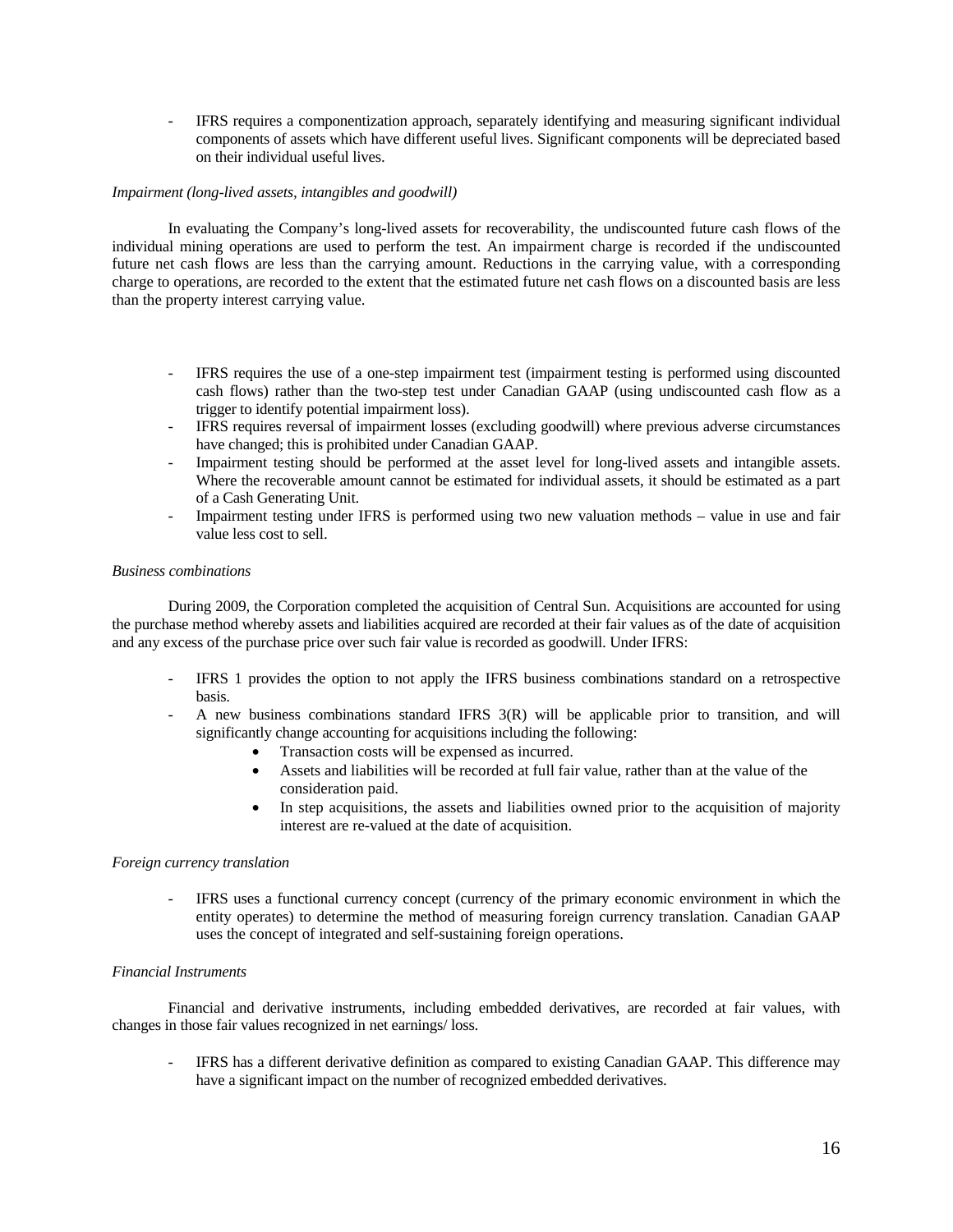# **RISKS AND UNCERTAINTIES**

*The exploration and development of natural resources are highly speculative in nature and are subject to significant risks. The risk factors noted below do not necessarily comprise all those faced by the Company. The Company is faced with a number of other risk factors as described under "Risk Factors", disclosed in its Annual Information Form, available under the Company's profile on SEDAR at www.sedar.com. Additional risks and uncertainties not presently known to the Company or that the Company currently considers immaterial may also impair the business, operations and future prospects of the Company. If any of the following risks actually occur, the business of the Company may be harmed and its financial condition and results of operations may suffer significantly.* 

#### *Exploration, Development and Operating Risks*

Mining operations generally involve a high degree of risk. The Company's operations are subject to all the hazards and risks normally encountered in the exploration, development and production of gold, including unusual and unexpected geologic formations, seismic activity, rock bursts, cave-ins, flooding, pit wall failure and other conditions involved in drilling and removal of material, any of which could result in damage to, or destruction of, mines and other producing facilities, damage to life or property, environmental damage and possible legal liability. Although adequate measures to minimize risk are being taken, milling operations are subject to hazards such as fire, equipment failure or failure of retaining dams around tailings disposal areas which may result in environmental pollution and consequent liability.

The exploration for and development of mineral deposits involves significant risks which even a combination of careful evaluation, experience and knowledge may not eliminate. While the discovery of an ore body may result in substantial rewards, few properties that are explored are ultimately developed into producing mines and no assurance can be given that minerals will be discovered in sufficient quantities or having sufficient grade to justify commercial operations or that funds required for development can be obtained on a timely basis. Major expenses may be required to locate and establish mineral reserves, to develop metallurgical processes and to construct mining and processing facilities at a particular site. It is impossible to ensure that the exploration or development programs planned by the Company will result in a profitable commercial mining program. The economics of developing gold and other mineral properties are affected by many factors including the cost of operations, variations of the grade of ore mined, fluctuations in the price of gold or other minerals produced, costs of processing equipment and such other factors as government regulations, including regulations relating to royalties, allowable production, importing and exporting of minerals and environmental protection. The exact effect of these factors cannot be accurately predicted but the combination of these factors may result in the Company not receiving an adequate return on invested capital.

There is no certainty that the expenditures made by the Company towards the search and evaluation of mineral deposits will result in discoveries or development of commercial quantities of ore.

#### *Foreign Countries and Mining Risks*

The Company's production activities are currently conducted in Nicaragua and, as such, the Company's operations are exposed to various levels of political, economic and other risks and uncertainties. These risks and uncertainties vary from country to country and include, but are not limited to, terrorism, hostage taking, military repression, extreme fluctuations in currency exchange rates, high rates of inflation, labour unrest, the risks of war or civil unrest, expropriation and nationalization, uncertainty as to the outcome of any litigation in foreign jurisdictions, uncertainty as to enforcement of local laws, renegotiation or nullification of existing concessions, licences, permits and contracts, illegal mining, changes in taxation policies, restrictions on foreign exchange and repatriation, and changing political conditions, currency controls and governmental regulations that favour or require the awarding of contracts to local contractors or require foreign contractors to employ citizens of, or purchase supplies from, a particular jurisdiction.

The Company has interests in exploration properties that are located in developing countries, including Nicaragua, Russia and Colombia, and the mineral exploration and mining activities of the Company may be affected in varying degrees by political instability and government regulations relating to foreign investment and the mining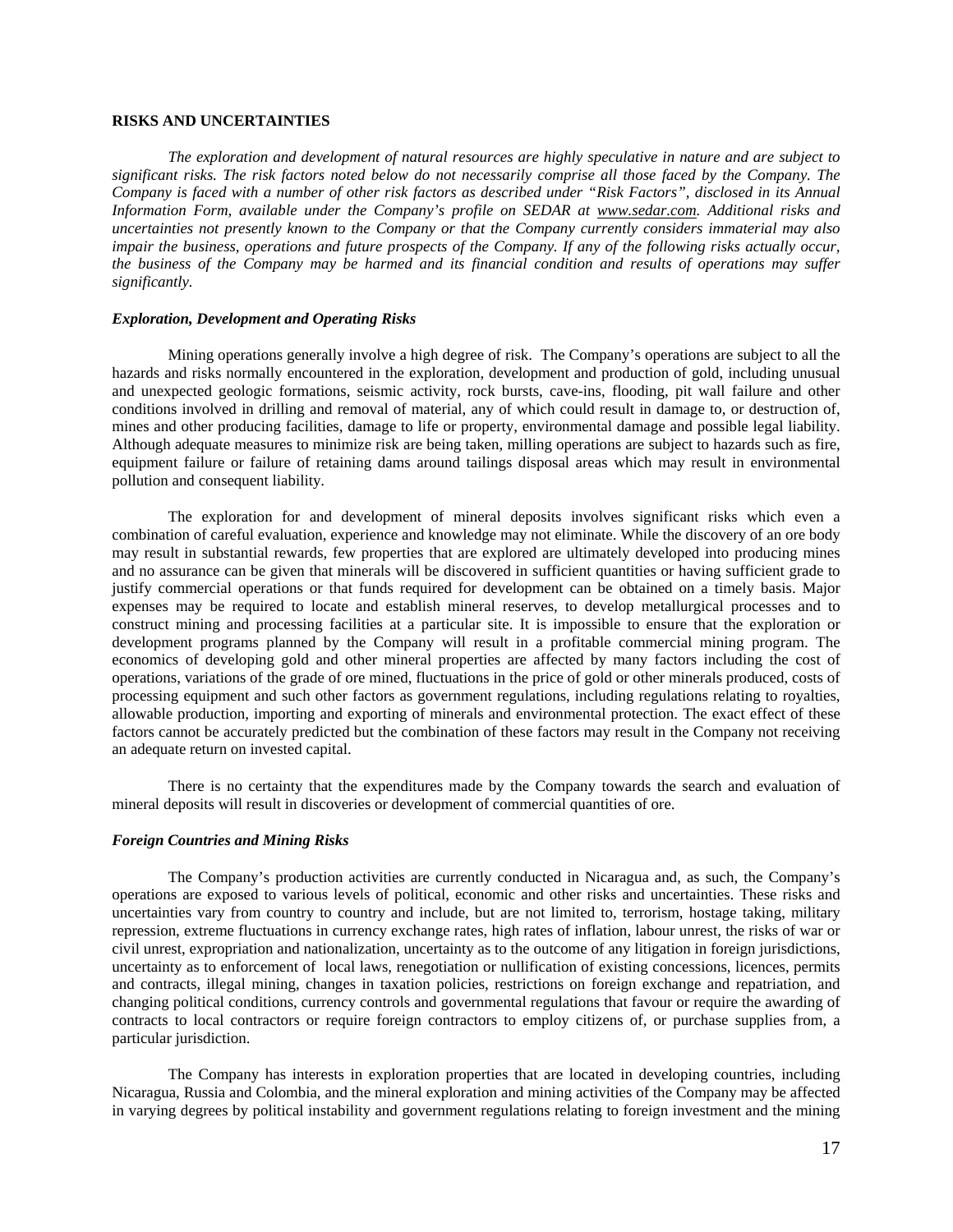industry. Changes, if any, in mining or investment policies or shifts in political attitude in Nicaragua, Russia or Colombia may adversely affect the Company's operations or profitability. Operations may be affected in varying degrees by government regulations with respect to, but not limited to, restrictions on production, price controls, export controls, currency remittance, income taxes, expropriation of property, foreign investment, maintenance of claims, environmental legislation, land use, land claims of local people, water use and mine safety.

Failure to comply with applicable laws, regulations, and permitting requirements may result in enforcement actions there under, including orders issued by regulatory or judicial authorities causing operations to cease or be curtailed, and may include corrective measures requiring capital expenditures, installation of additional equipment, or remedial actions. Parties engaged in mining operations may be required to compensate those suffering loss or damage by reason of the mining activities and may have civil or criminal fines or penalties imposed for violations of applicable laws or regulations. Amendments to current laws, regulations and permits governing operations and activities of mining companies, or more stringent implementation thereof, could have a material adverse impact on the Company and cause increases in capital expenditures or production costs or reduction in levels of production at producing properties or require abandonment or delays in development of new mining properties.

The occurrence of these various factors and uncertainties cannot be accurately predicted and could have an adverse effect on the Company's business, financial condition and results of operations.

### *Restriction on Foreign Investment and Capital Raising in Russia*

As of May 7, 2008, the Foreign Investment Law came into force, as well as amendments to several pieces of legislation including, in particular, amendments to the Law On the Subsoil (the "Amendments"). Pursuant to the Amendments, subsoil plots containing gold reserves of 50 tons or more are deemed plots of federal significance. Under the Foreign Investment Law, transactions relating to the acquisition of control by a foreign investor or group of foreign investors ("Foreign Investor") over strategic companies engaged in use of subsoil plots having federal significance are subject to prior approval by the federal body authorized to control foreign investment (the Company would be deemed a Foreign Investor). The Amendments state that the government may refuse to grant to a company controlled by a Foreign Investor the subsoil use rights for the purpose of final exploration and production of minerals from the plot. In such an instance, compensation in the form of a payment for expenses incurred by the relevant subsoil user in the course of exploration, as well as a premium to be determined but not necessarily corresponding to market value of the property in question will be paid. The legislation also restricts the raising of capital by certain Russian companies. Under the legislation, prior governmental approval is required for the acquisition by a Foreign Investor of 10% or more of the voting shares of a strategic company, which includes any Russian company engaged in subsoil use of plots containing gold reserves of 50 tons or more. In addition, governmental approval is required if a Foreign Investor is to acquire the right to elect more than 10% of the directors of a strategic company or enter into a management agreement with, or determine the decision of the management bodies of, the strategic company and similar arrangements resulting in control over a strategic company. These rules also apply to transactions and agreements entered into outside of Russia, if the transactions or agreements result in the establishment of control over strategic companies.

As the Foreign Investment Law and the Amendments have only recently become effective, it is not certain how the significant control and discretion provided to the Government of the Russian Federation in respect of subsoil use in Russia will be applied from time to time. The legislation could have a significant impact upon the Company's ability to further develop the East and West Kupol Licenses. There can be no assurance that the required governmental approvals required to develop the East and West Kupol Licenses will be granted on acceptable terms or at all and the new legislation provides that if the approval is not granted, the compensation payable would be limited to the expenses incurred in the course of exploration and certain additional premium, not necessarily corresponding to the market value of the relevant property.

# *Property Interests*

The ability of the Company to carry out successful mineral exploration and development activities and mining operations will depend on a number of factors. No guarantee can be given that the Company will be in a position to comply with all conditions and obligations, or to require third parties to comply with their obligations with respect to such properties. Furthermore, while it is common practice that permits and licenses may be renewed,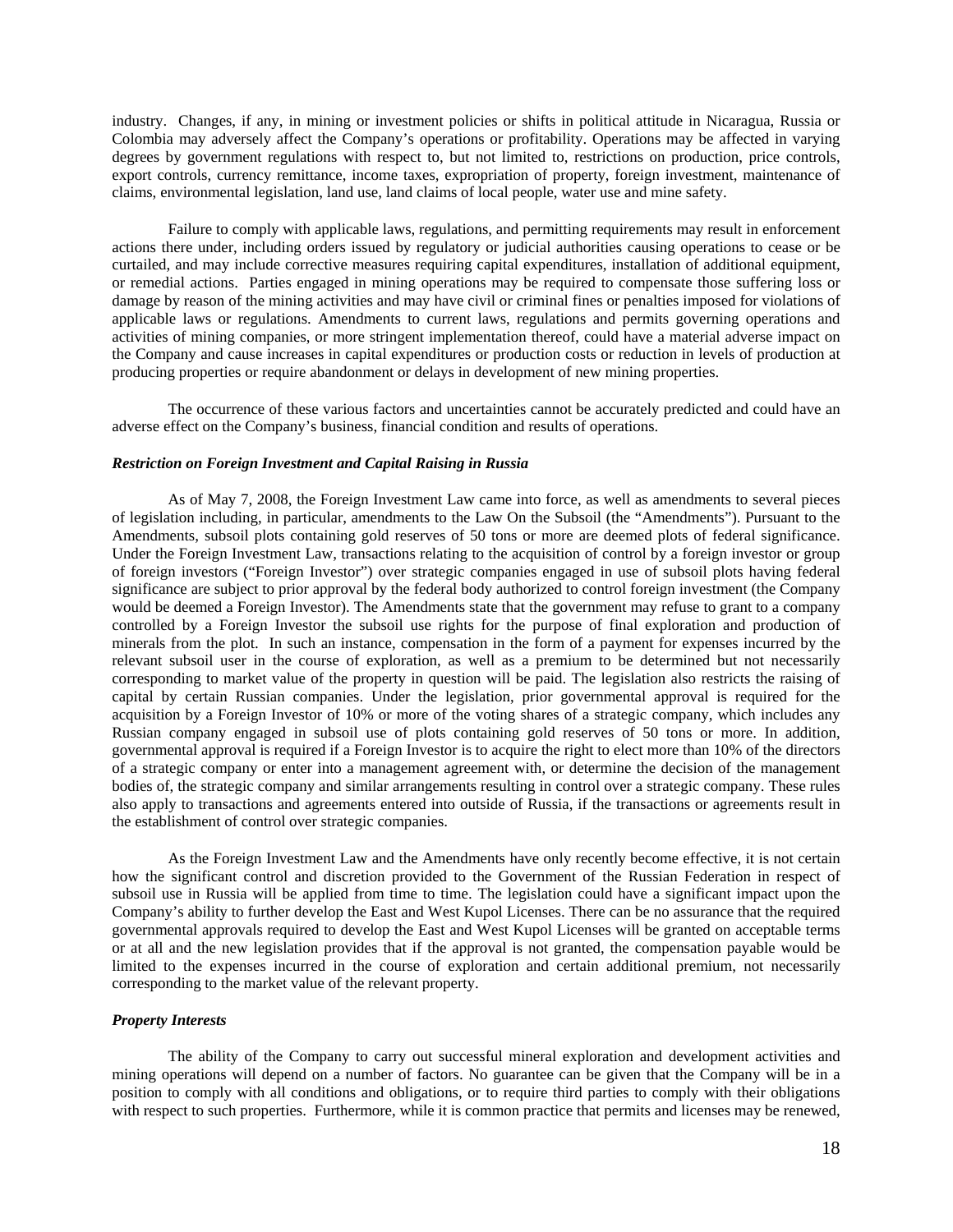extended or transferred into other forms of licenses appropriate for ongoing operations, no guarantee can be given that a renewal, extension or a transfer will be granted to the Company or, if they are granted, that the Company will be in a position to comply with all conditions that are imposed. A number of the Company's interests are the subject of pending applications to register assignments, extend the term, increase the area or to convert licenses to concession contracts and there is no assurance that such applications will be approved as submitted.

The Company is satisfied, based on due diligence conducted by the Company, that its interests in the properties are valid and exist. There can be no assurances, however, that the interests in the Company's properties are free from defects or that the material contracts between the Company and the entities owned or controlled by foreign government will not be unilaterally altered or revoked. There is no assurance that such rights and title interests will not be revoked or significantly altered to the detriment of the Company. There can be no assurances that the Company's rights and title interests will not be challenged or impugned by third parties. The Company's interests in properties may be subject to prior unregistered agreements or transfers and title may be affected by undetected defects or governmental actions.

Certain of the Company's property interests are also the subject of joint ventures that give the Company the right to earn an interest in the properties. To maintain a right to earn an interest in the properties, the Company may be required to make certain expenditures in respect of the property maintenance by paying government claim and other fees. If the Company fails to make the expenditures or fails to maintain the properties in good standing, the Company may lose its right to such properties and forfeit any funds expended to such time.

# *Commodity Prices*

The profitability of the Company's operations will be dependent upon the market price of mineral commodities. Mineral prices fluctuate widely and are affected by numerous factors beyond the control of the Company. The level of interest rates, the rate of inflation, world supply of mineral commodities, consumption patterns, sales of gold by central banks, forward sales by producers, production, industrial and jewellery demand, speculative activities and stability of exchange rates can all cause significant fluctuations in prices. Such external economic factors are in turn influenced by changes in international investment patterns, monetary systems and political developments. The prices of mineral commodities have fluctuated widely in recent years. Current and future price declines could cause commercial production to be impracticable.

The Company's revenues and earnings also could be affected by the prices of other commodities such as fuel and other consumable items, although to a lesser extent than by the price of gold. The prices of these commodities are affected by numerous factors beyond the Company's control.

# *Currency Risks*

The Company's operations in foreign countries are subject to currency fluctuations and such fluctuations may materially affect the Company's financial position and results. The Company reports its financial results in United States dollars and incurs expenses in United States dollars, Canadian dollars, Nicaraguan córdobas, Colombian pesos and Russian rubles. As the exchange rates between the Nicaraguan córdoba, Colombian peso, Russian ruble and Canadian dollar fluctuate against the United States dollar, the Company will experience foreign exchange gains and losses.

In Russia, currency transactions between residents and non-residents can generally be carried out without any restrictions except that parties must buy and sell foreign currency only in specially licensed banks. However, in circumstances of political and/or economic instability, foreign currency transactions may be volatile.

The Russian ruble is not convertible outside Russia and is not traded internationally. Although a market exists within Russia for the conversion of the Russian ruble into other currencies, that market is limited in size and is subject to certain restrictions.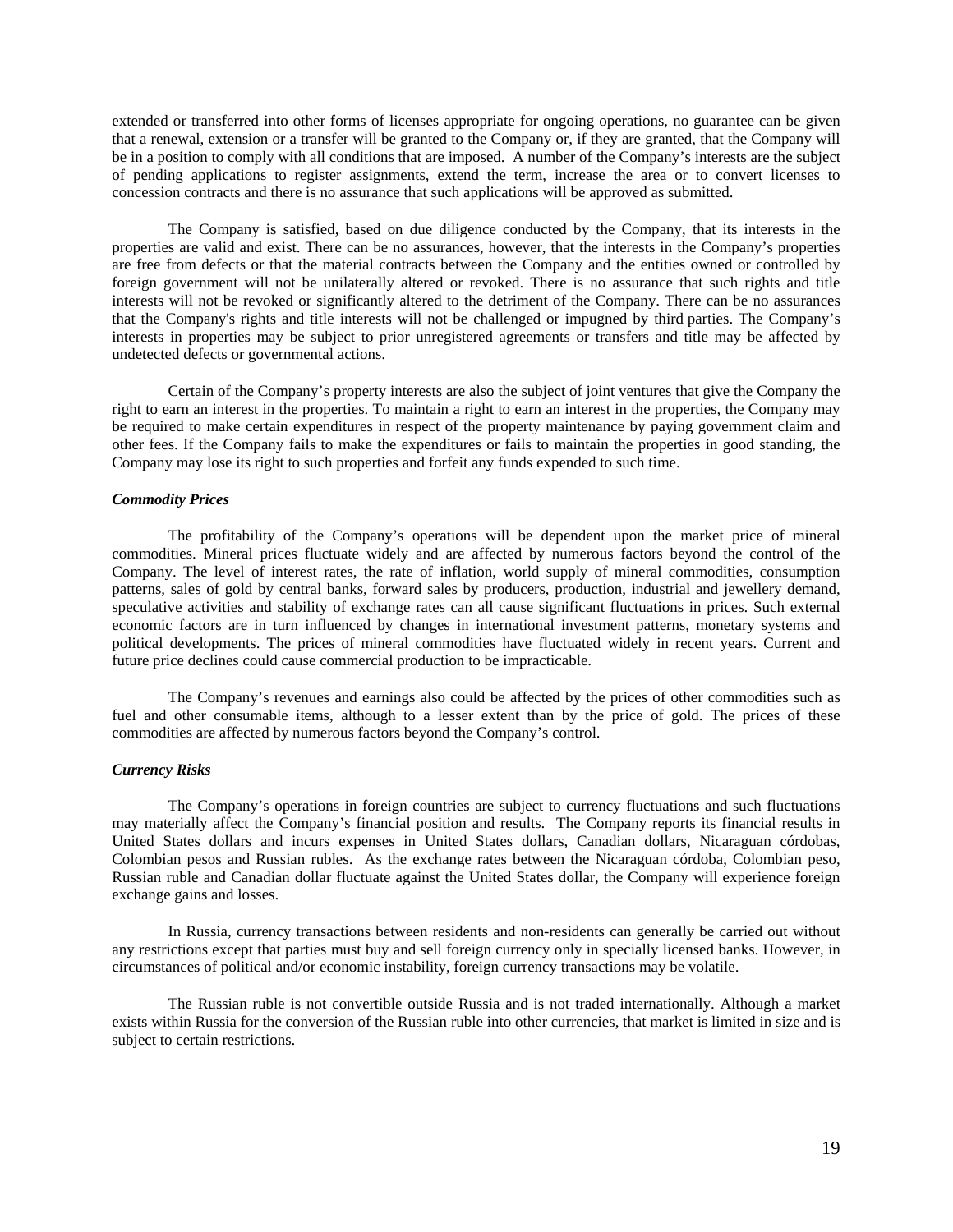#### *Environmental Compliance*

The Company's operations are subject to local laws and regulations regarding environmental matters, the abstraction of water, and the discharge of mining wastes and materials. Any changes in these laws could affect the Company's operations and economics. Environmental laws and regulations change frequently, and the implementation of new, or the modification of existing, laws or regulations could harm the Company. The Company cannot predict how agencies or courts in foreign countries will interpret existing laws and regulations or the effect that these adoptions and interpretations may have on the Company's business or financial condition.

The Company may be required to make significant expenditures to comply with governmental laws and regulations. Any significant mining operations will have some environmental impact, including land and habitat impact, arising from the use of land for mining and related activities, and certain impact on water resources near the project sites, resulting from water use, rock disposal and drainage run-off. No assurances can be given that such environmental issues will not have a material adverse effect on the Company's operations in the future. While the Company believes it does not currently have any material environmental obligations, exploration activities may give rise in the future to significant liabilities on the Company's part to the government and third parties and may require the Company to incur substantial costs of remediation. Additionally, the Company does not maintain insurance against environmental risks. As a result, any claims against the Company may result in liabilities the Company will not be able to afford, resulting in the failure of the Company's business. Failure to comply with applicable laws, regulations, and permitting requirements may result in enforcement actions there under, including orders issued by regulatory or judicial authorities causing operations to cease or be curtailed, and may include corrective measures requiring capital expenditures, installation of additional equipment, or remedial actions. Parties engaged in exploration operations may be required to compensate those suffering loss or damage by reason of the exploration activities and may have civil or criminal fines or penalties imposed for violations of applicable laws or regulations and, in particular, environmental laws.

Amendments to current laws, regulations and permits governing operations and activities of exploration companies, or more stringent implementation thereof, could have a material adverse impact on the Company and cause increases in expenditures and costs or require abandonment or delays in developing new mining properties.

#### **INTERNAL CONTROLS**

Disclosure controls and procedures are designed to provide reasonable assurance that all relevant information is gathered and reported to management, including the CEO and CFO, on a timely basis so that appropriate decisions can be made regarding public disclosure. Management, with the participation of the certifying officers, has evaluated the effectiveness of the design and operation, as of December 31, 2009, of the Company's disclosure controls and procedures (as defined by the Canadian Securities Administrators). Based on that evaluation, the certifying officers have concluded that such disclosure controls and procedures are effective and designed to ensure that material information relating to the Company and its subsidiaries made known to them by others within those entities.

Internal controls over financial reporting are designed to provide reasonable assurance regarding the reliability of financial reporting and compliance with Canadian generally accepted accounting principles in the financial statements. Management has evaluated the design of internal controls over financial reporting and has concluded that such internal controls over financial reporting are designed to provide reasonable assurance regarding the reliability of financial reporting and the preparation of financial statements for external purposes in accordance with generally accepted accounting principles in Canada. In addition, there have been no changes in the Company's internal control over financial reporting during the year ended December 31, 2009 that have materially affected, or are reasonably likely to materially affect, its internal control over financial reporting.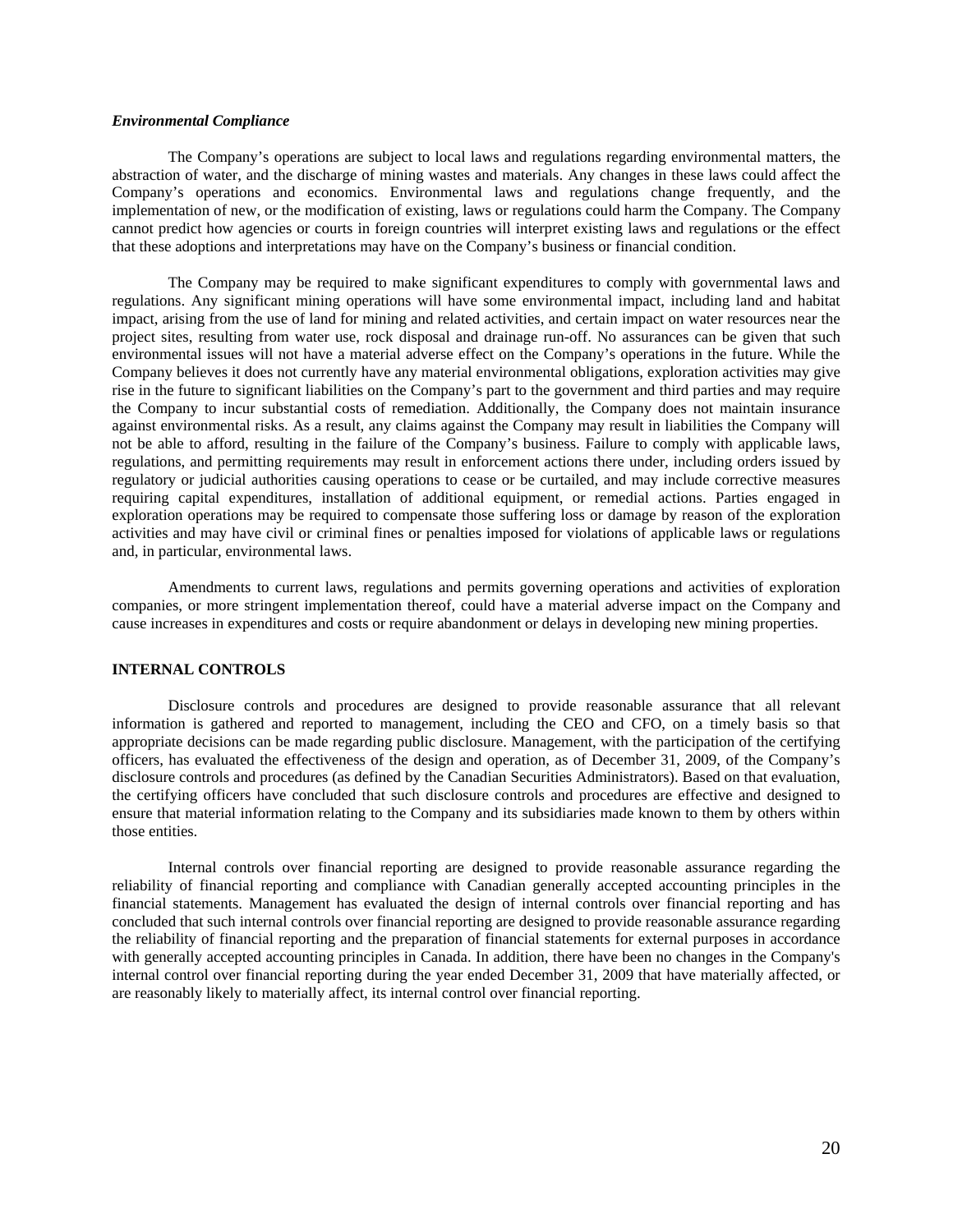# **USE OF PROCEEDS**

With respect to the Company's July 22, 2009 equity financing, the table below compares the estimated use of proceeds as presented in the July 2009 prospectus against the actual use of the proceeds from the financing.

|                                                           | <b>Projected amount</b><br><u>in</u><br><b>July 2009</b> | <b>Actual amount</b><br>at<br>December 31, |
|-----------------------------------------------------------|----------------------------------------------------------|--------------------------------------------|
|                                                           | <b>Prospectus</b>                                        | 2009                                       |
|                                                           | \$<br>(000's)                                            | \$<br>(000's)                              |
| Development and exploration<br>of the Nicaraguan projects | 6,500                                                    | 13,200                                     |
| Exploration expenditures in Colombia and Russia           | 7,800                                                    | 2,300                                      |
| Reclamation costs relating to the properties              | 3,000                                                    | 1,800                                      |

The variance noted in the actual amount of proceeds used on the development and exploration of Nicaraguan projects from July to December 2009 reflects the impact of unforeseen illegal strikes at the Limon Mine. The result was a reduction in the Company's operating cash inflow from the Limon Mine during the six month period ended December 31, 2009 by approximately \$8 million, which funds the Company had designated to be used for development of the La Libertad Mine. Accordingly, the Company was required to reallocate funds that were designated for use in the first half of 2010 for exploration in Colombia and Russia to fund additional costs at the La Libertad Mine in the fourth quarter of 2009.

The variance in the use of the proceeds did not affect the Company's ability to achieve its business objectives with respect to the exploration in Colombia and Russia. In November 2009, the Company obtained a \$20 million revolving credit facility from Macquarie, funds from which were used in part to finance exploration activities and in the first quarter of 2010 the La Libertad Mine achieved commercial production.

# **NON-GAAP MEASURES**

Cash cost per ounce data are intended to provide additional information and should not be considered in isolation or as a substitute for measures of performance prepared in accordance with GAAP.

|                                                                                                                    | $Q_4$         | <b>Total</b>  |
|--------------------------------------------------------------------------------------------------------------------|---------------|---------------|
|                                                                                                                    | <u>2009</u>   | <u>2009</u>   |
|                                                                                                                    | \$<br>(000's) | \$<br>(000's) |
| Operating costs per consolidated financial statements<br>Accrual for past severance obligations (per July 3, 2009) | 4,120         | 18,221        |
| collective labour agreement)                                                                                       |               | (451)         |
| Royalties and production taxes                                                                                     | 279           | 1,242         |
| Inventory sales adjustment                                                                                         | (134)         | (1,314)       |
| Total cash costs                                                                                                   | 4,265         | 17,698        |
| Gold production (in ounces)                                                                                        | 3,577         | 20,612        |
| Total cash costs per ounce of gold production (\$/ ounce)                                                          | 1,193         | 859           |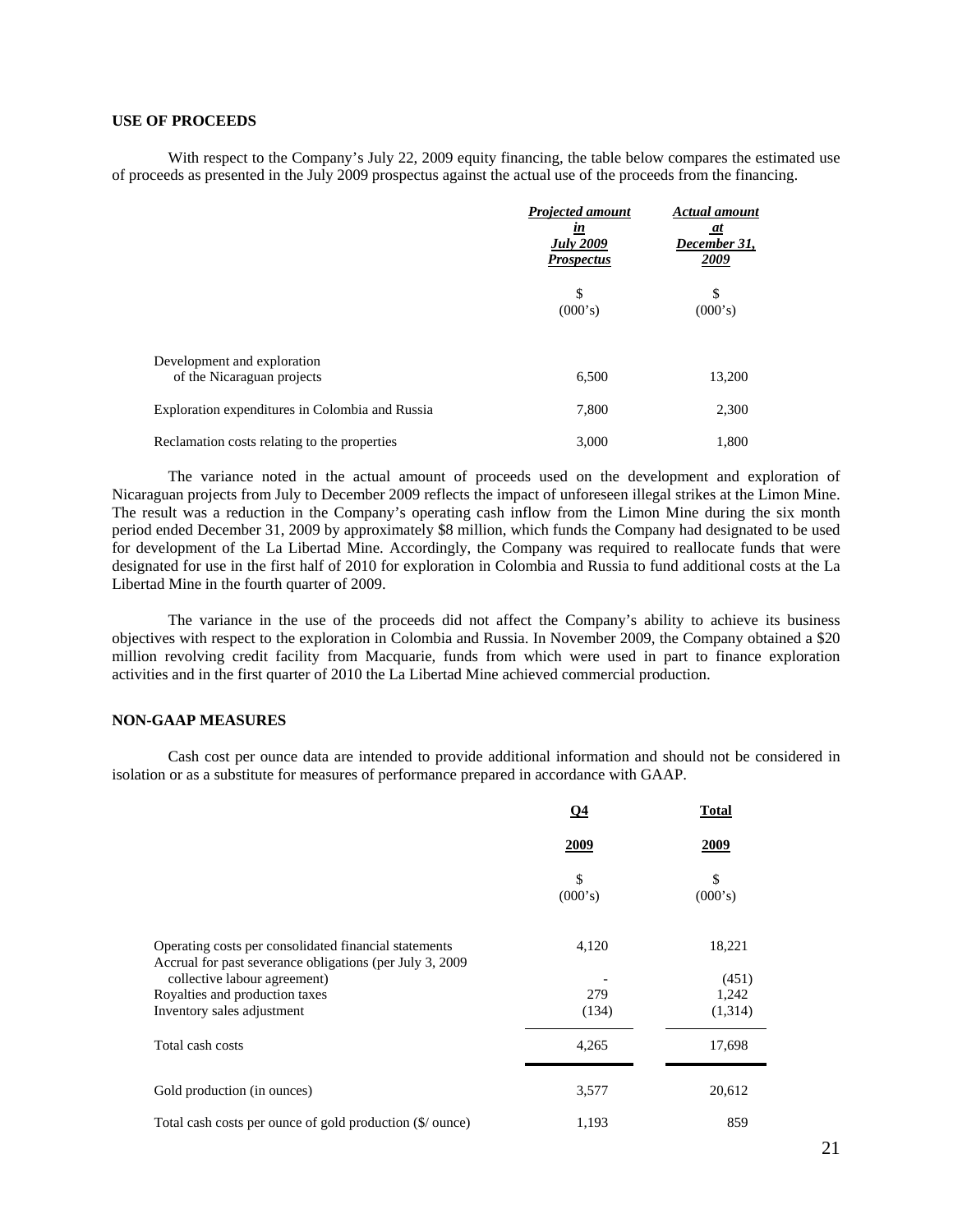Total cash costs per ounce is derived from amounts included in the Consolidated Statement of Operations and include mine site operating costs such as mining, processing, administration, smelting, refining, transportation costs, royalties and production taxes, less silver by-product credits.

# **OUTLOOK**

B2Gold is pleased to provide an outlook for the Company's operations for the remainder of 2010. At La Libertad Mine (formerly Orosi) in Nicaragua the mill ramp up is currently ahead of schedule and an exploration and development drilling program has commenced. At the Limon Mine, exploration has also commenced targeting a combination of exploration and ore definition targets. From these two mines the Company plans to produce approximately 120,000 to 130,000 ounces of gold in 2010 generating significant cash flow with no project debt and no gold hedging. Exploration is also underway with Calibre and Radius, B2Gold's two joint venture partners in Nicaragua. Exploration drilling has recommenced at the Kupol East and West Licenses in Russia. Finally throughout the remainder of this year, B2Gold plans to continue to advance the Bellavista project in Costa Rica and the Gramalote property in Colombia. B2Gold has a strong balance sheet, having recently completed a bought deal financing for Cdn.\$32 million.

#### **Operations**

#### *La Libertad Mine*

La Libertad open pit mine recommenced gold and silver production in the first quarter of 2010, following the construction of a SAG and ball mill grinding circuit, designed to process 3,500 tonnes of ore per day, as well as carbon-in-pulp recovery tanks, and a tailings impoundment. During the month of February 2010, the new mill exceeded projections having processed an average of approximately 3,900 tonnes of ore per day.

A second ball mill, fabricated in China, has arrived on site and work is underway on its installation. The Company anticipates the new ball mill will be installed and commissioned by the end of the second quarter 2010, increasing throughput to approximately 5,500 tonnes per day. La Libertad Mine currently has a minimum seven year mine life and is expected to produce approximately 80,000 to 90,000 ounces of gold annually. Capital expenditures for 2010 are budgeted at \$11.1 million which includes completion of the main tailings pond, installation of the second ball mill and sustaining capital.

#### *Limon Mine*

Gold production at the Limon Mine continues to improve after a poor year of production in 2009 which was due primarily to a number of illegal union strikes. The Company has worked with the local unions and the government of Nicaragua to ensure the Company and the unions honour the current binding collective agreements. The Company plans to expend \$6.6 million for capital projects at the Limon Mine to continue to improve the mine performance.

With both the La Libertad Mine and the Limon Mine now in operation, B2Gold's gold production for 2010 is projected to be approximately 120,000 to 130,000 ounces with estimated combined operating cash costs of approximately \$525 to \$550 per ounce.

#### Exploration

B2Gold's exploration team has generated numerous exploration targets around the Limon Mine and La Libertad Mine and on other properties in Nicaragua in joint ventures with Radius and Calibre.

At La Libertad Mine, a 12,000 m (\$3 million) diamond drill program commenced in March 2010. The drilling is following up historic high grade drill results below the current mine pits with good potential to increase the mines reserve and resource base. In addition, the drilling will test some of the numerous regional targets identified along the 20 km belt from historic work and the 2009 exploration program.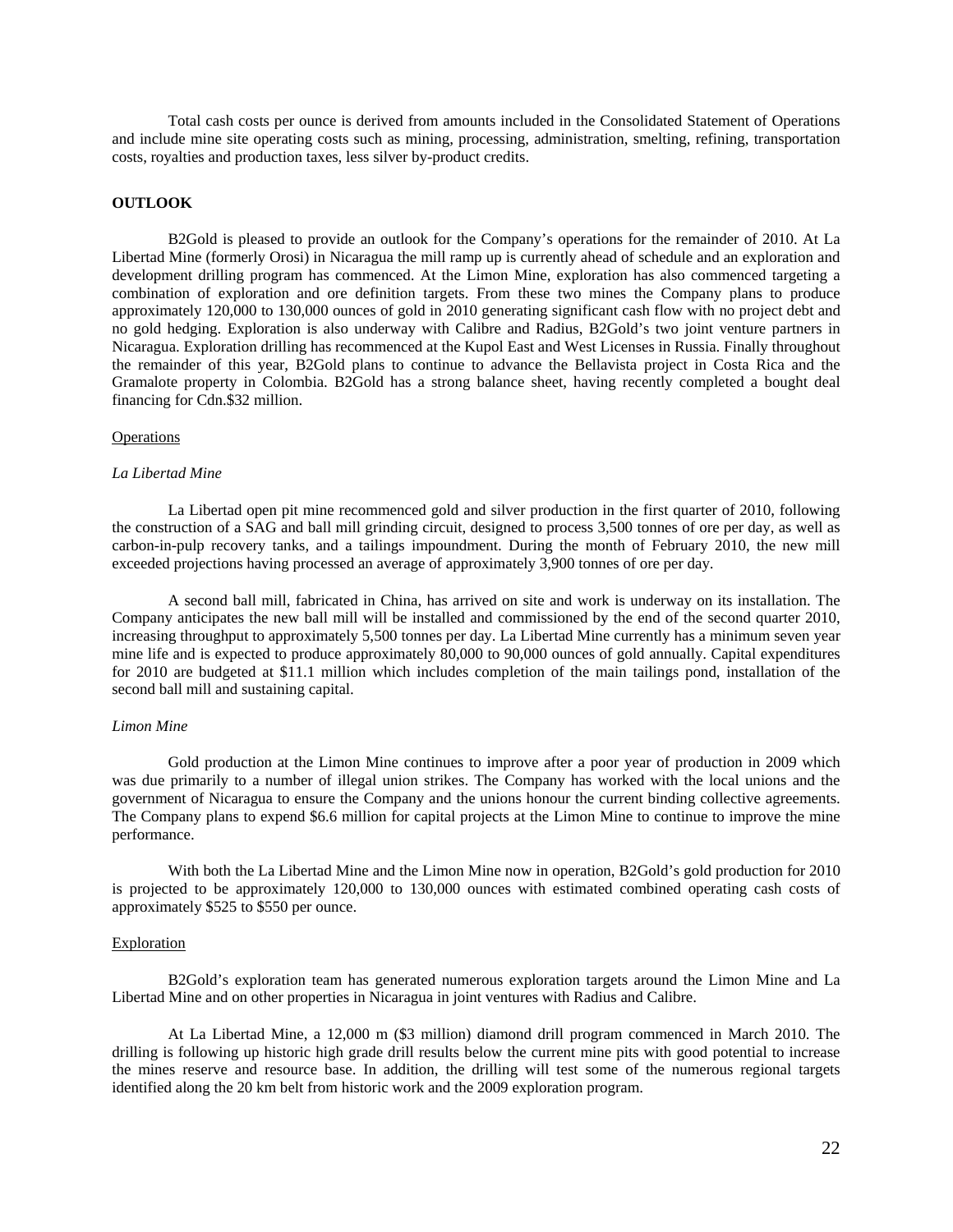At the Limon Mine, a surface exploration program comprised of geophysics, soil geochemistry and geological mapping is currently underway with a trenching program set to start once permits are received. A 7,000 m drill program recommenced in mid-March, targeting a combination of exploration and ore definition targets. Additionally, a 7,800 m drill program is expected to be completed on the Santa Pancha deep area during 2010 with the intention of upgrading the existing inferred resource to indicated category. The Company has a total exploration and drilling budget for the Limon property of approximately \$3.8 million for 2010.

On the Trebol property (a joint venture with Radius), a 3,000 m diamond drilling program is scheduled for the second half of the year. Work to date, which is ongoing has consisted of hand dug trenches and geochemical soil sampling over the 25 km strike length of the system. The 2010 exploration budget is approximately \$1.8 million.

On the Pavon (Natividad) property (a joint venture with Radius), a detailed trenching program is currently underway to define the continuity of high grade, near surface veining and associated stockwork mineralization that could potentially be exploited in two shallow open pits. B2Gold has an option to acquire a 60% interest in the Trebol, Pavon and San Pedro properties owned by Radius.

On the Borosi property (a joint venture with Calibre), Calibre has completed geological mapping and prospecting, soil sampling and trenching on the Eastern Epithermal, Rosita and Bonanza targets. Initial results from this work have outlined several targets. A 5,000 m diamond drill program testing these initial targets began in March.

B2Gold is currently in discussions with AngloGold regarding further exploration of the Gramalote property. The Company expects exploration drilling to continue on the Gramalote property in 2010.

On the Kupol East and West properties, a 4,200 m diamond drilling program commenced in March 2010 on the Kupol West property's Moroshka west zone following up on results from the Moroshka basin announced on January 19, 2010. These previously announced results confirmed the presence of a northerly trending system of gold bearing quartz veins, which was a follow up to the drill results and new vein discovery announced last year at the Moroshka basin, 4 km east of the Kupol mine.

An additional 1,200 m of diamond drilling is planned on the Kupol East property on the Sinter / Tokai target located 14 km east of the Moroshka basin. The total 2010 exploration budget on the Kupol East and West properties is estimated at \$3.8 million.

Management intends to continue to build B2Gold into an intermediate gold producer through the exploration and development of existing projects and the potential acquisition of additional development projects and producing mines.